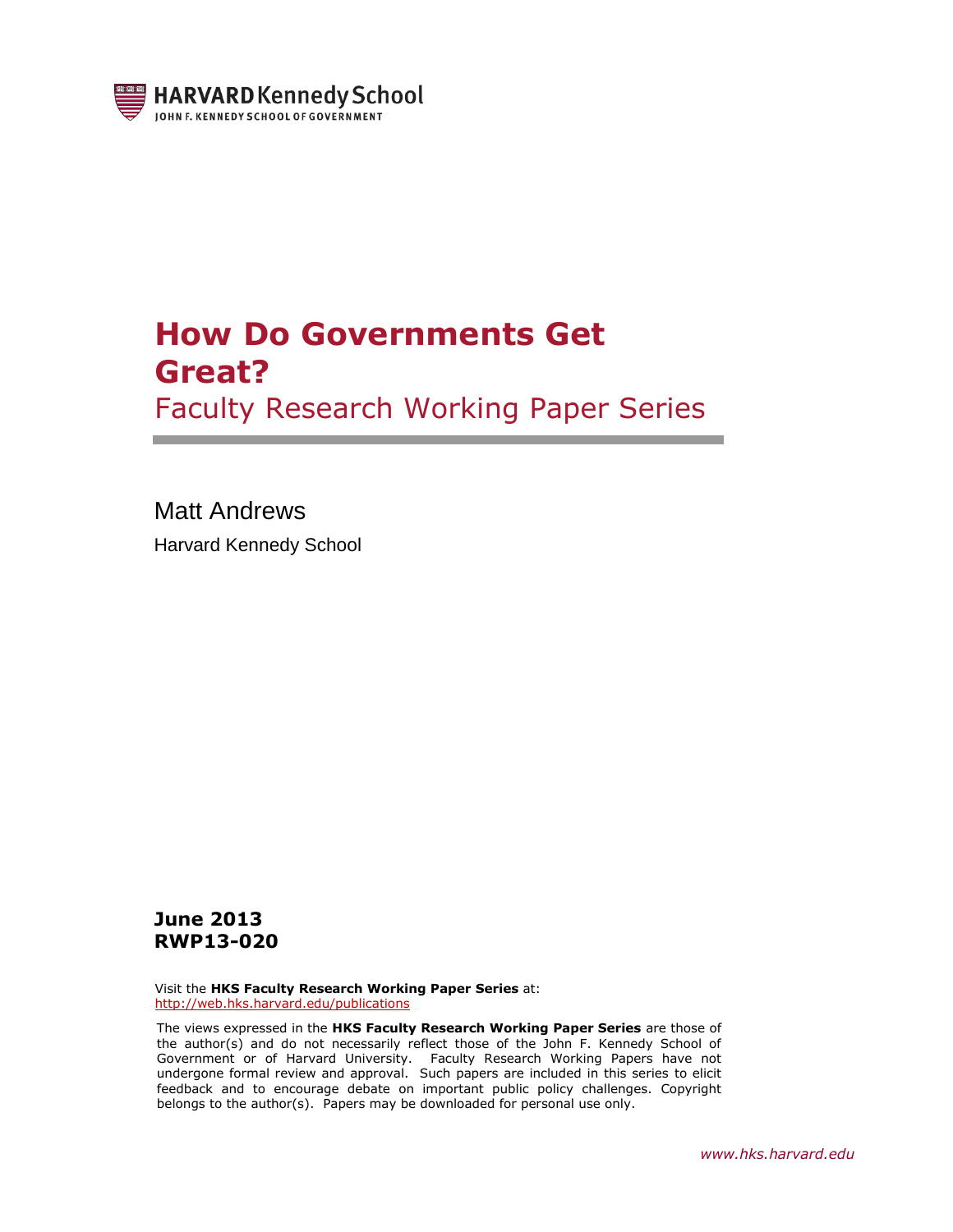# **How do Governments get Great?**

# **Ten cases, two competing explanations, one large research agenda**

Matt Andrews

CID Working Paper No. 260 June 2013

 Copyright 2013 Andrews, Matt and the President and Fellows of Harvard College

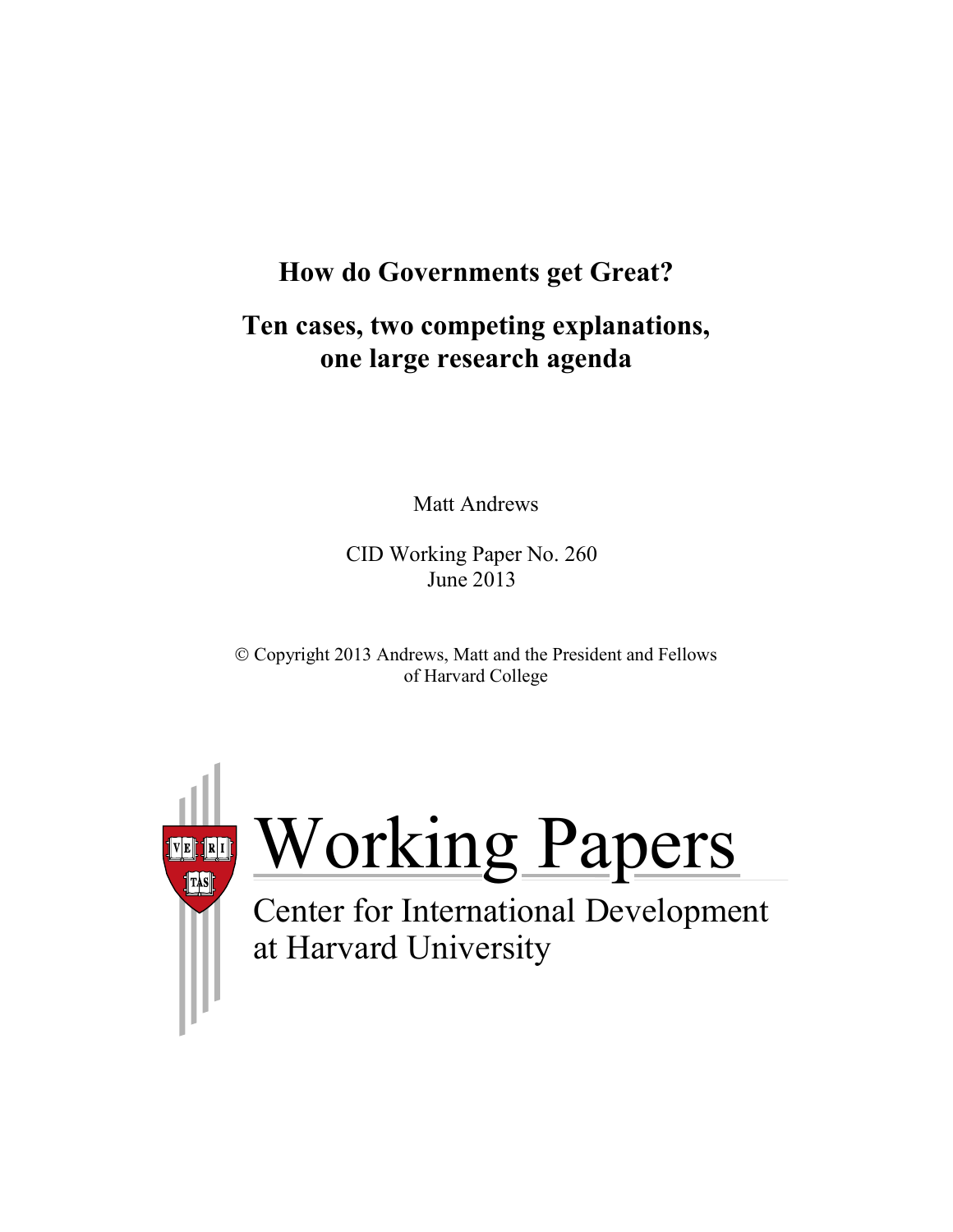### **How do Governments get Great?**

### **Ten cases, two competing cxplanations, one large research agenda**

Matt Andrews

Harvard Kennedy School 116 Rubenstein, 79 JFK Street Cambridge, MA, 02138, USA [Matt\\_andrews@hks.harvard.edu](mailto:Matt_andrews@hks.harvard.edu)

#### **Abstract**

Governments can play great roles in their countries, regions, and cities; facilitating or leading the resolution of festering problems and opening new pathways for progress. Examples are more numerous than one might imagine and raise an important question: *How do governments get great?* This paper identifies ten cases of great governments to answer four dimensions of this question: What kinds of interventions or changes help governments achieve greatness? Who leads these interventions or changes, and how? When do the interventions occur, and why? How are these changes sustained and implemented to ensure they yield results? The paper suggests two sets of answers to these concerns, combining such into rival theories that could explain how governments get great: 'Solution and leader driven change' (sldc) and 'Problem driven iterative adaptation' (pdia). It proposes using these two theories in future research about *how* governments foster the kinds of achievements one could call great and argues this research should employ a version of Theory Guided Process Tracking (TGPT) called systematic process analysis.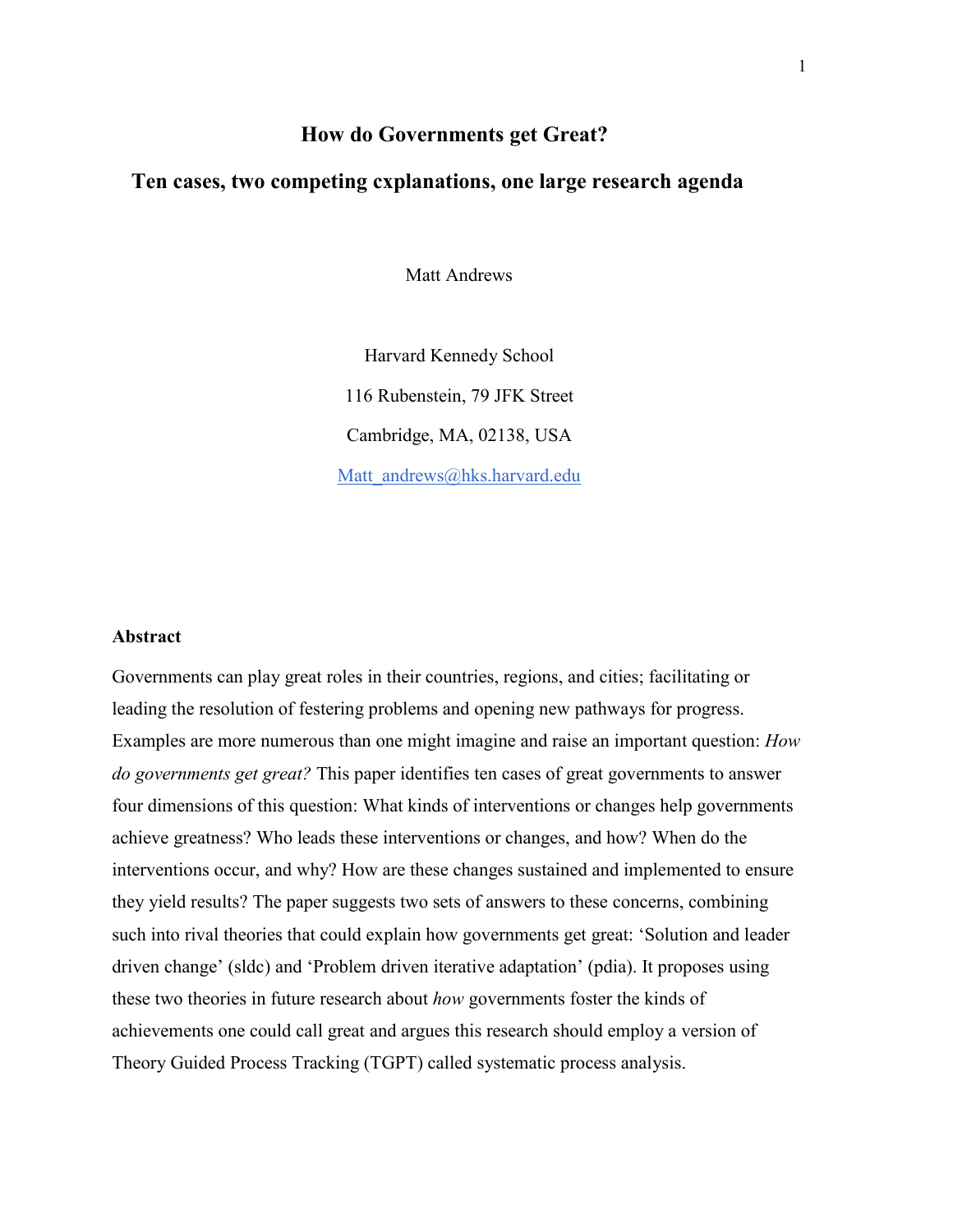#### **Introduction**

Governments can play great roles in their countries, regions, and cities; facilitating or leading the resolution of festering problems and opening new pathways for progress. Examples are more numerous than one might imagine; where governments led the process of economic development, built mind-boggling infrastructure, ensured safety and security for citizens, and beyond. Academics and development experts have distilled lessons from such cases, typically focused on *what* good government or governance looks like. Studies suggest that countries should deregulate to foster growth, for instance, create a robust procurement system to ensure successful capital projects, and establish a modernized judicial system to promote law and order. Many governments that try to replicate these '*what solutions*' struggle to achieve the same levels of greatness, however.<sup>[1](#page-3-0)</sup> They deregulate but do not see economic growth, employ new procurement systems but still struggle with mission-destroying corruption in infrastructure projects, and establish modern judicial systems on paper that are dysfunctional (at best) in practice. These experiences raise an important question that is different to the commonly asked *what* question: *How do governments get great?* This paper broaches such question, not to provide final answers but rather to suggest a research agenda that promises to do so.

The paper starts by identifying cases of great governments, to answer skeptics who might argue that there is no such thing. These are instances where public organizations have been clearly involved in achieving amazing things. These include the stories of economic growth in South Korea and Singapore after 1963/5; Turkey's post 2002 economic recovery; India's 2012 eradication of polio; South Africa's transition to democracy in 1994; civil rights reforms in the United States; the establishment of the United States' aeronautical industry (and successful lunar expedition); Medellín, Colombia's recent revival after decades of violence; Botswana's outstanding anticorruption record; and Sweden's emergence from 1992 crisis to have one of the most sought after public finance systems in the world a decade later. Although they differ in many respects, these eight cases are commonly called 'miracles' by observers. Stories and studies have already been written about them as a result, often focusing on the policies or personalities that seemed to yield

<span id="page-3-0"></span> $1$  See Andrews, 2003a, 2005, 2009, 2011, 2013; Andrews, Pritchett and Woolcock, 2012.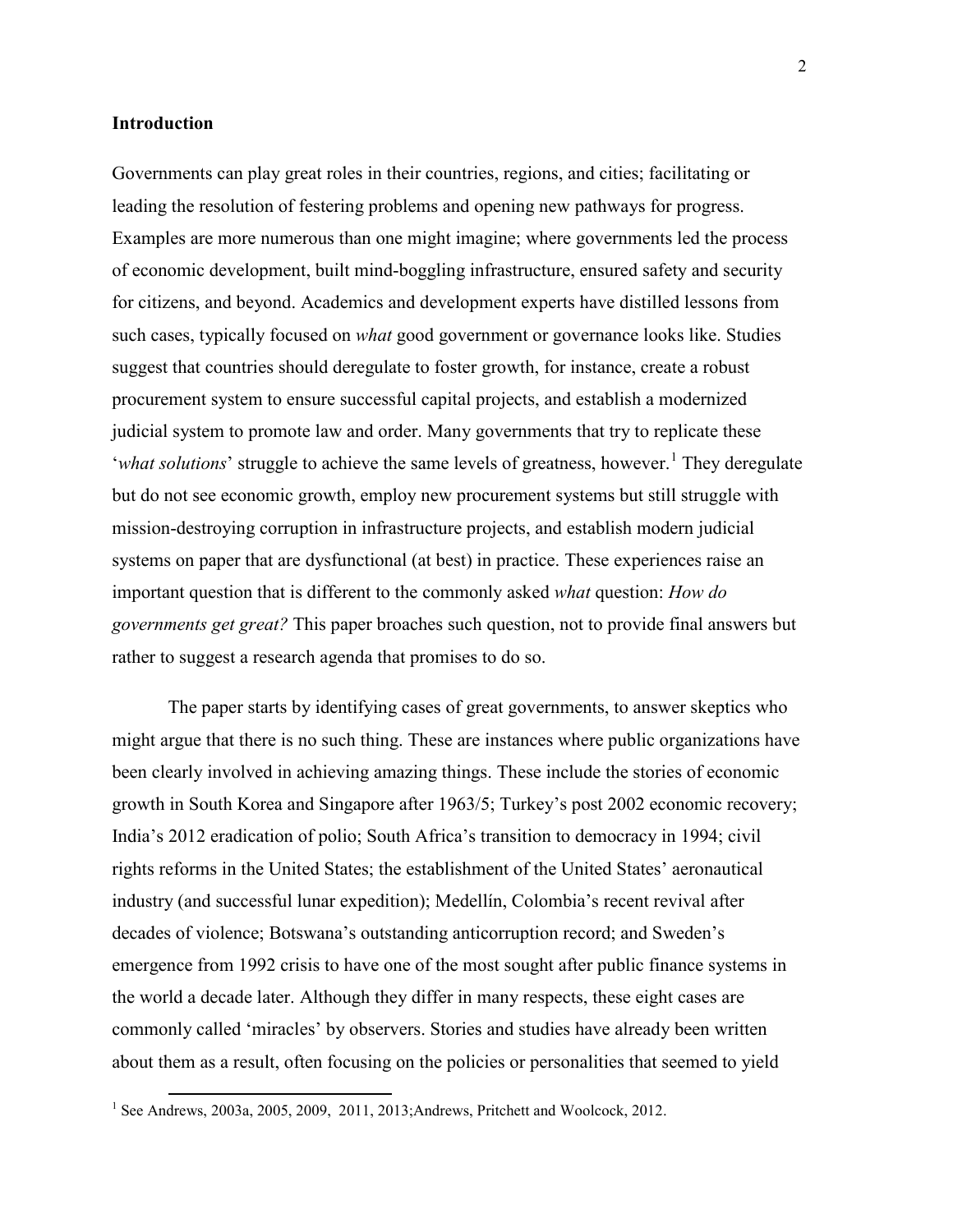success. Lessons from South Korea and Singapore often center on the importance of having an effective planning mechanism and civil service regime in government, for instance, and the roles played by Park Chung Hee and Lee Kuan Yew. These lessons seldom explain *how*  such governance and leadership solutions emerged, however, which leaves many unanswered questions about the way great governments actually come about.

After raising a variety of these questions while introducing the cases, a second section suggests four key concerns that need attention to better understand *how* governments transform into entities that facilitate and promote great achievements:

- What kinds of interventions or changes help governments achieve greatness?
- Who leads these interventions or changes, and how?
- When do the interventions occur, and why?
- How are these changes sustained and implemented to ensure they yield results?

The section suggests two sets of answers to these concerns, combining such into two potential theories to explain how governments get great. The first theory is called 'solution and leader driven change' (sldc). This is arguably dominant in the international development field and emerges particularly in the recent Growth Commission studies led by Michael Spence.<sup>[2](#page-4-0)</sup> It posits that great governments emerge when the right policies are introduced in times of crisis by top down leaders who then have stable power for a long-enough period to drive implementation. A second theory is called problem driven iterative adaptation (pdia), which is a new approach to thinking about development and change.<sup>[3](#page-4-1)</sup> It holds that great governments emerge when agents interact in new ways—led by distributed groups—in gradual, iterative processes that yield locally determined responses to problems (that mature with time as more agents get engaged and buy-in to the changes).

A conclusion proposes using these two theories in future research about *how*  governments foster the kinds of achievements one could call great. It suggests that this research employ a version of Theory Guided Process Tracking (TGPT) called systematic

<span id="page-4-0"></span><sup>&</sup>lt;sup>2</sup> Brady and Spence, 2010.

<span id="page-4-1"></span><sup>3</sup> Andrews 2013; Andrews, McConnelll and Wescott, 2010; Andrews, Pritchett and Woolcock 2012.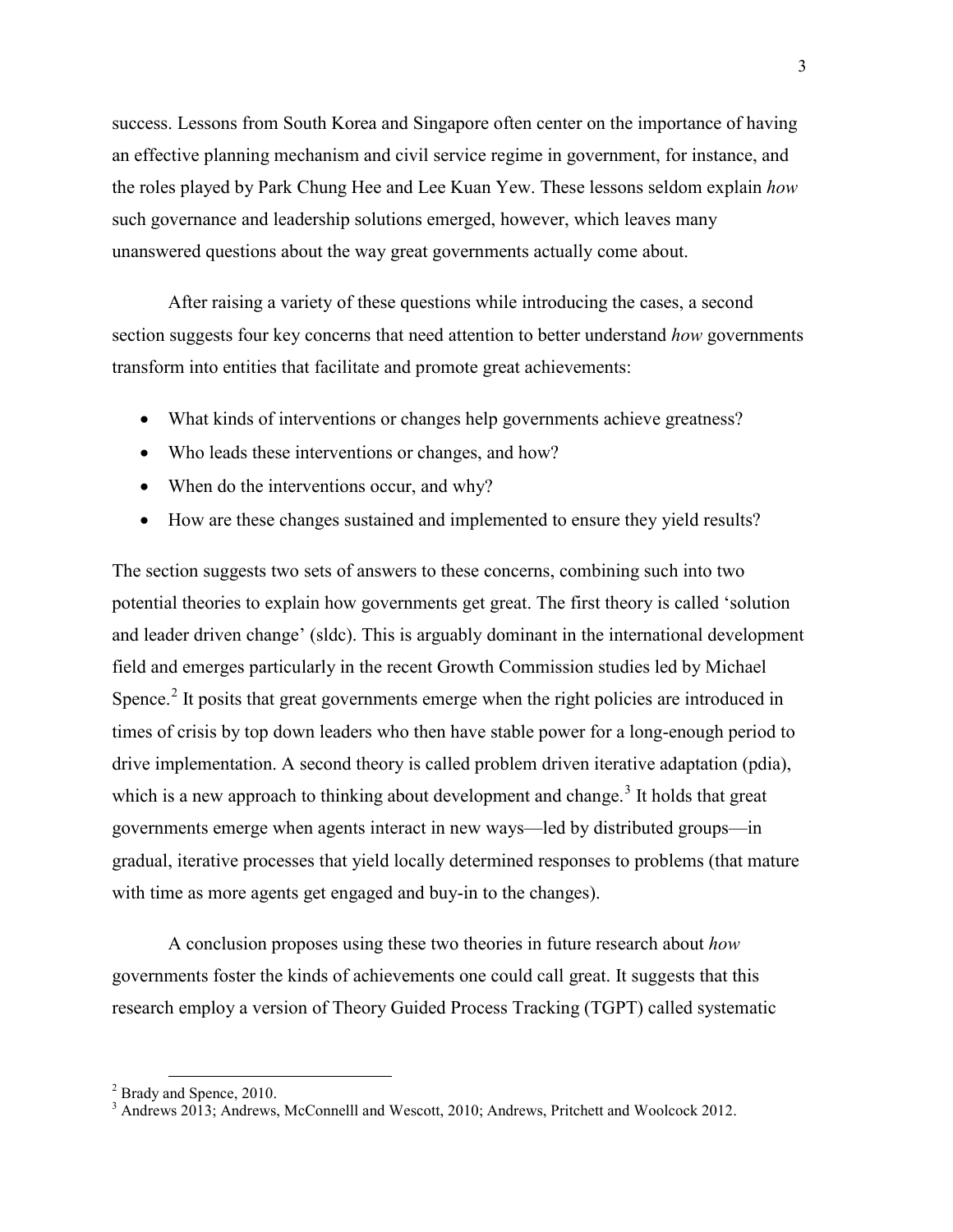process analysis (as introduced by Harvard University's Peter Hall).<sup>[4](#page-5-0)</sup> This approach requires building narratives about how change processes emerge and progress in each case, based on historical analyses of documents that are explicitly structured to test the competing theories. A comparative set of these commonly-structured narratives could go a long way to understanding which theory—or which parts of each theory—helps most in explaining past experiences of great government and thinking about how more governments might pursue greatness in future.

#### **Ten Cases**

One may ask why a paper is needed about *how* governments get great. One may even ask if any governments are great enough to study in such a research agenda. In response to such questions, this section aims to show that there are many stories to tell about governments that defy odds as positive outliers or examples of what other countries might also achieve. These stories have been told to some degree in work like Dani Rodrik's 2006 compilation of growth narratives and the 2008 Growth Commission's study of successful economic development experiences. The focus of such studies is typically on *what* governments did and not *how* they did it, however.<sup>[5](#page-5-1)</sup> For instance, the Growth Commission study tells a lot about the kinds of policies that governments in high-growth countries employed, but is less insightful on how these policies came about. When the commission broaches the *how*  question by asking about leadership it offers a similarly simplistic answer, identifying high profile individuals as the key to getting things done.

The current section aims to draw attention to brief stories behind ten cases like those discussed by Rodrik and the Growth Commission but with a broader ambit (not just focused on growth). These are cases where governments led or facilitated an impressive transformation for their people. The cases represent areas where governments commonly struggle to effect change and ramp up performance—fostering growth, political transition, advances in industrial development and social service provision, and facilitating clean and stable public sector operations.

<span id="page-5-0"></span> <sup>4</sup> Falleti and Lynch, 2009; Hall, 2006.

<span id="page-5-1"></span><sup>5</sup> Rodrik, 2003; Brady and Spence, 2010.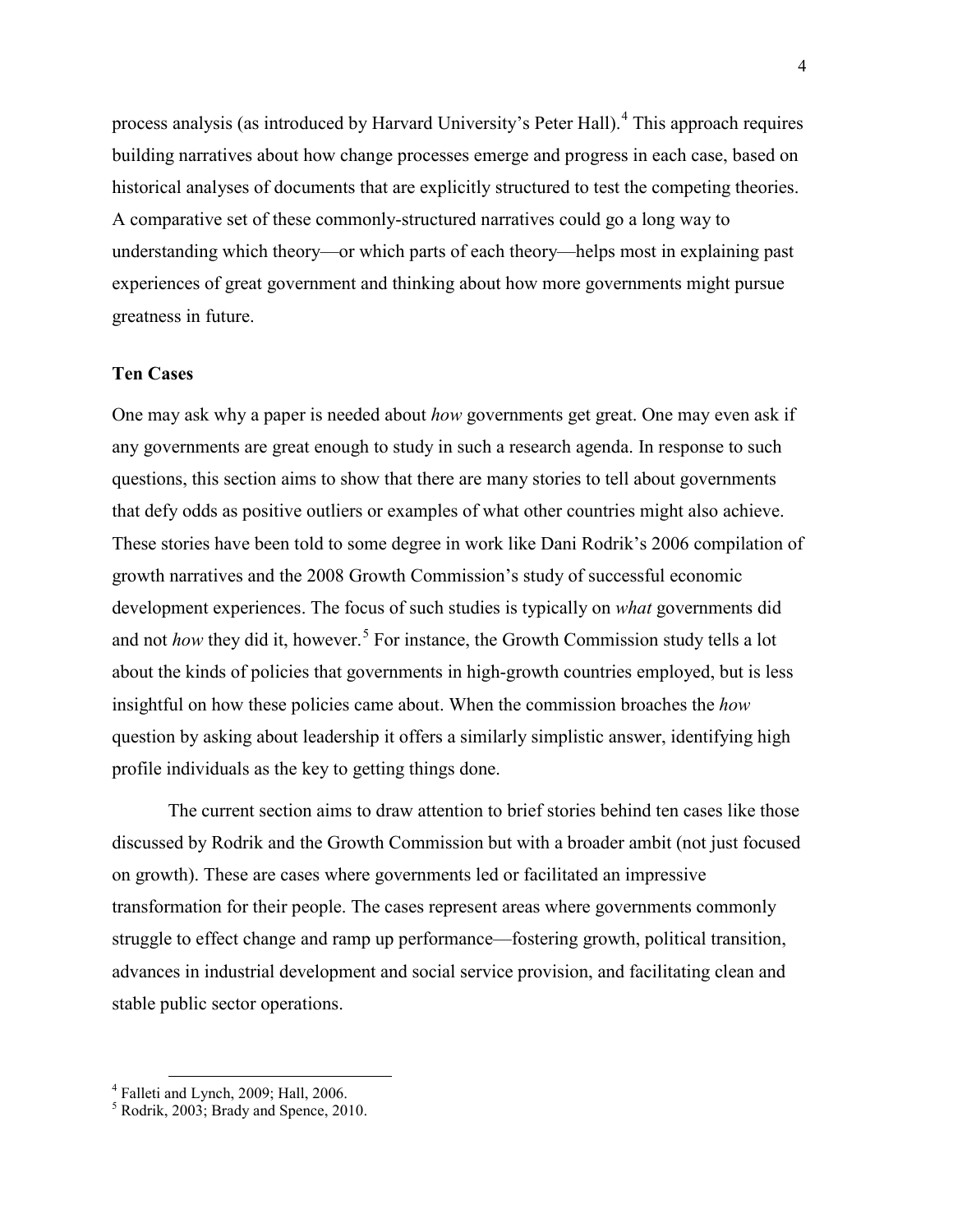The first two cases focus on economic growth miracles in South Korea and Singapore. Both experiences symbolize the potential developing countries have to grow and progress, often against the odds. South Korea was one of the poorest countries in the world in the 1950s, coming out of a nasty war with per capita incomes below US\$200 a year equal at the time to Sierra Leone and lower than Bolivia, El Salvador, Zambia, and Zimbabwe. The country grew rapidly over the next few decades, however, and in 2012 the average income of a South Korean was above US\$20,000, rivaling countries in the European Union. Singapore's economy grew similarly from a low base, with average incomes of about US\$500 in 1965. The country was expelled from the Malay Federation in 1965, vulnerable to all sorts of development disasters, given intractable challenges that included "a hodgepodge of mutually antagonistic ethnic groups pressed together on an island with insufficient arable land, no significant natural resources, a dearth of potable water, and potentially hostile neighbors on all sides."<sup>[6](#page-6-0)</sup> The country has overcome these hurdles and its citizens now enjoy per capita incomes of over US\$40,000—one of the world's highest. These incredible results are the envy of countries across the world. There are many festering questions, however, about the kinds of processes that led to the achievement of these results, and the role government played in such processes. Was the growth simply a result of good policy decisions? Do you need to have strong top-down autocratic leadership to make such achievements possible? Do you need a crisis to prompt the change?

One could ask similar questions about the more recent story of Turkey, which provides a third case about the economic growth possible in developing nations and the way countries can recover from crisis. The country experienced a two-part financial meltdown between August 2000 and early 2001. A low point came on February  $19<sup>th</sup>$  2001, when Prime Minister Bülent Ecevit told journalists there were problems at the heart of government. Markets responded dramatically, causing an overnight interest rate hike from 43 percent to 2,057 percent. The crisis saw Turkey's economy contract by 3.5 percent in 2001, spawned political upheaval, and generated a spike in unemployment. Turkey came out of this hole quickly and strongly, however, recording sustained economic growth of about six percent per annum between 2002 and 2007, surviving the 2008 global crisis, and rebounding

<span id="page-6-0"></span> <sup>6</sup> This is from Andrew Jensen's article in the *World Poverty and Human Rights online report*, on Sunday March 7, 2010, titled 'Building Capabilities: The Singapore Success Story'.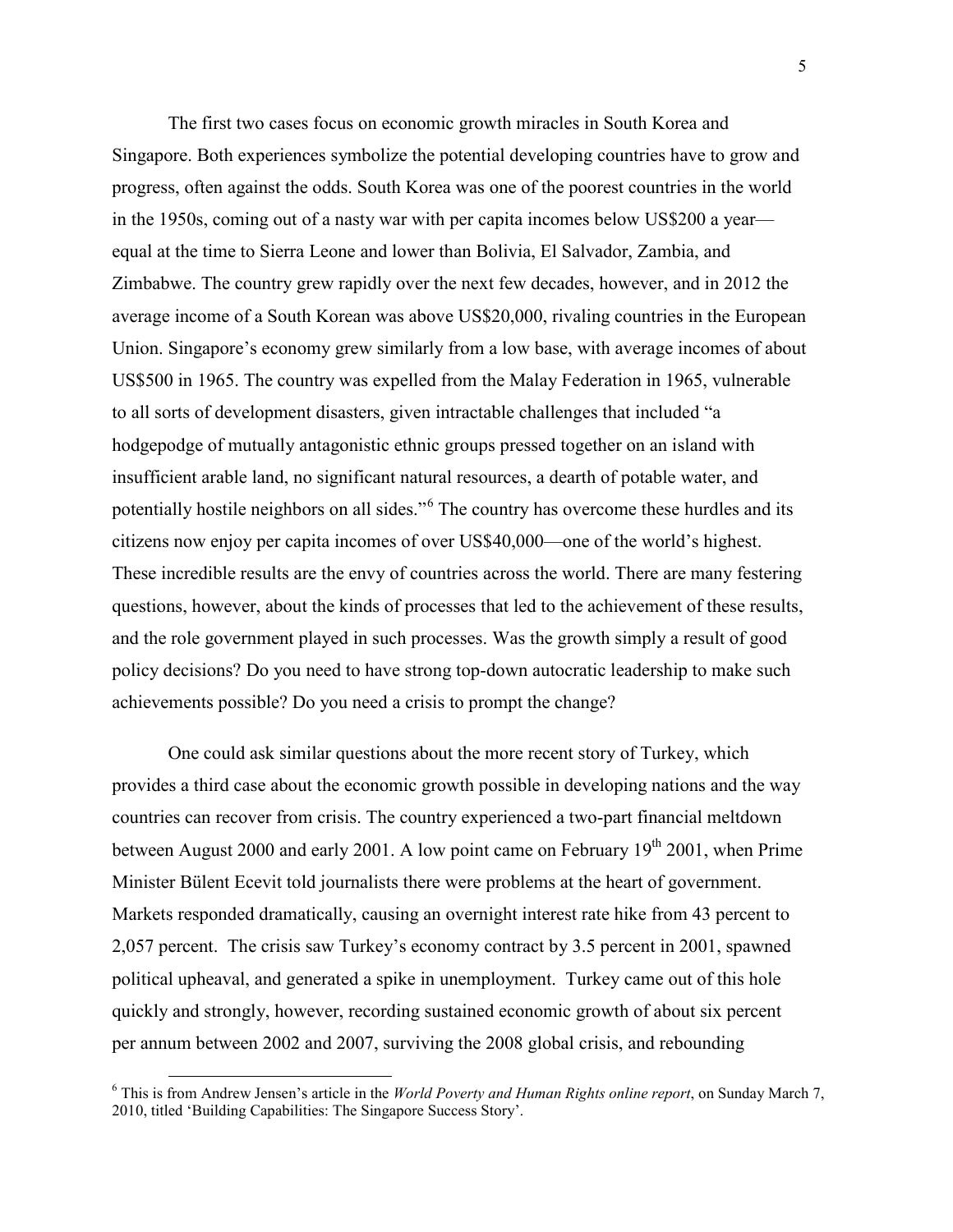recently to achieve growth rates of above seven percent in 2010 and 2011. Simple but powerful questions abound about how this was achieved and how Turkey's government emerged as an important part of the story. Who leads such transition? What do they do? How do they start the change process and how do they sustain it over more than a decade?

India provides a fourth case for discussion. While the country has its own informative and inspirational economic growth story, the focus here is on the nation-wide eradication of polio between 1990 and 2012. Officially reported annual cases of polio stood at 24,000 in 1988, making India one of relatively few countries where this disease was still especially prevalent. India was removed from this list of countries on the  $25<sup>th</sup>$  of February 2012, a date that marked twelve months in which no Indian child was paralyzed by polio. The achievement of zero infections was remarkable, given what has been described as "a unique combination of biologic and epidemiological challenges, as well as the classic speed bumps of India's bureaucracy."<sup>[7](#page-7-0)</sup> One wonders how these challenges were overcome to foster success, and how government facilitated such process. These kinds of questions are particularly salient given that there are many areas of social service delivery where such constraints still hinder Indian government performance—and that in other countries.

The fifth case is of how the United States National Aeronautics and Space Administration (NASA) led a seemingly impossible mission to put a man on the moon in the 1960s, sparking various new industries in the process. The achievement was particularly noteworthy given that it was the product of only an eight year project. When President John F. Kennedy proposed the goal of "landing a man on the Moon and returning him safely to the Earth" NASA was hardly even in existence as an agency. It took an amazing model of administrative and political engagement to achieve the President's goal. The Apollo program ultimately succeeded in six moon missions that saw twelve men walk on the lunar surface. The mission also spawned a multi-billion dollar aerospace industry in the United States and stimulated many technological breakthroughs (the flight computer design influenced early research into integrated circuits, for instance, and computer-controlled machining was pioneered in the program). As with other cases, the questions posed in this

<span id="page-7-0"></span> $<sup>7</sup>$  Schaffer, 2012, 1.</sup>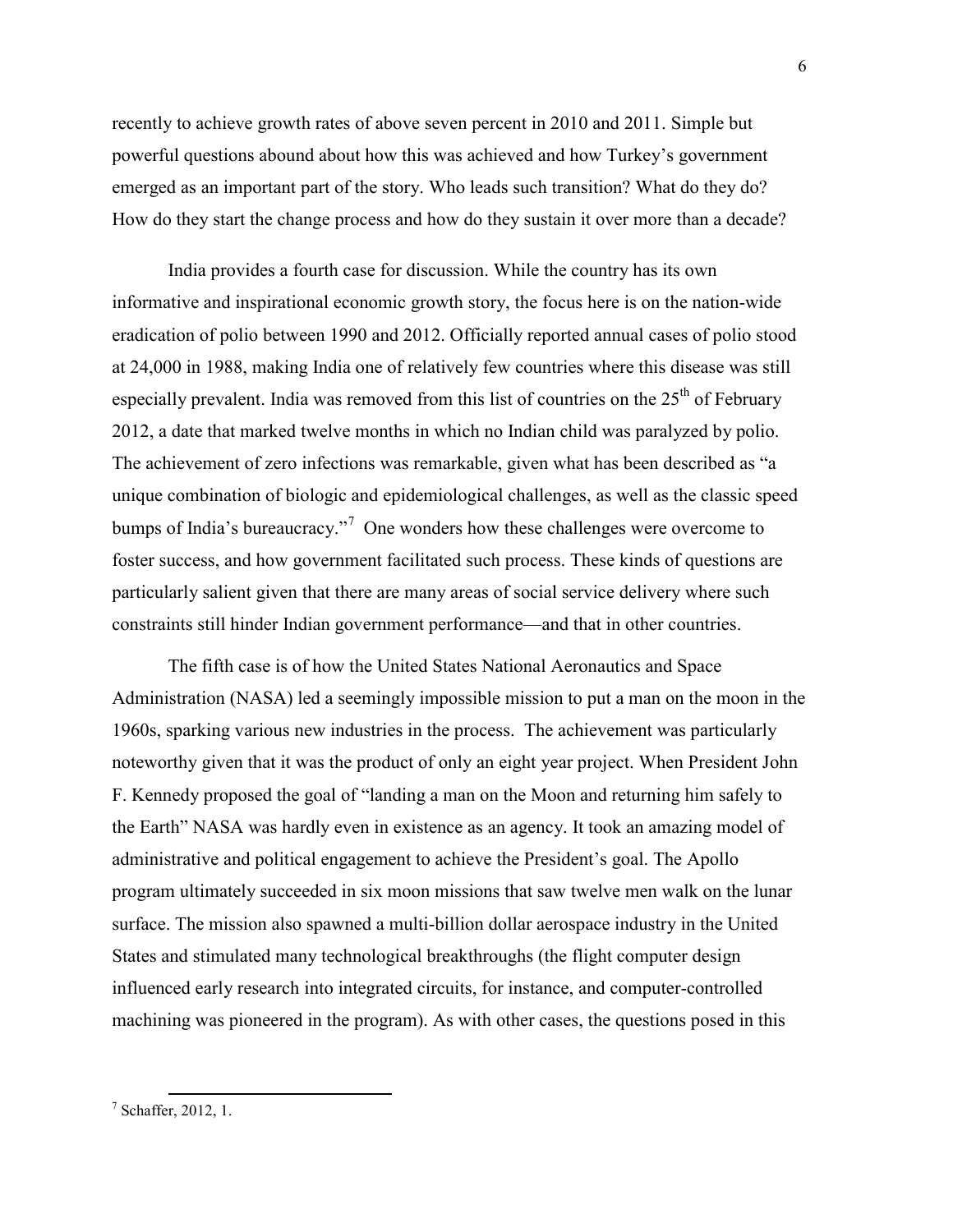case are simple: How was this was achieved? How was government involved? What did it take to create a government that could foster such great achievements?

A sixth case, also from the United States, focuses on the role government played in facilitating and leading civil rights reforms between 1945 and 1975. The period saw far reaching social change often credited solely to the work of non-government movements led by people like Martin Luther King. However, political, bureaucratic and judicial agents played key roles in pushing the agenda ahead throughout the period. These agents ensured that laws were changed and that new laws were enforced, for instance, including the historic 1964 Civil Rights Act. This and other government-led interventions furthered social transformation goals that were introduced in the 1860s and 1870s but had subsequently been undermined by other social and political objectives. The process by which reform was reinvigorated is important to understand for many countries. A variety of questions are relevant beyond the borders of the United States: How do movements like this emerge and prevail? How can government be positively engaged in fostering and implementing the resulting change? How do government and non-government agents collaborate to foster change?

The seventh case reflects on South Africa's peaceful transition from apartheid and civil war to constitutional democracy. The apartheid system had disempowered the country's majority black population for many decades. Efforts to replace this system resulted in an armed struggle that started accelerating in the late 1970s. The 1980s saw growing casualties of soldiers and civilians, and many observers felt that all-out civil war or violent revolution was inevitable. Amazingly, the country had escaped such calamity by 1994, when a new non-racial democracy was established that brought the rule of law to all South Africans. This achievement would have been considered highly unlikely five years earlier, when national elections were still race-based and black citizens had no voting power. Interestingly, however, 1989 is commonly seen as the starting point of South Africa's peace process, given that it marked the first meeting between then-President F.W. de Klerk and future President Nelson Mandela. Both men received Nobel Peace Prizes for the way they led the nation to peace, but Mandela's example is particularly emphasized in countries attempting to deal with recurrent conflict. While many might be satisfied with an explanation that says 'Mandela and de Klerk made the change happen' others might ask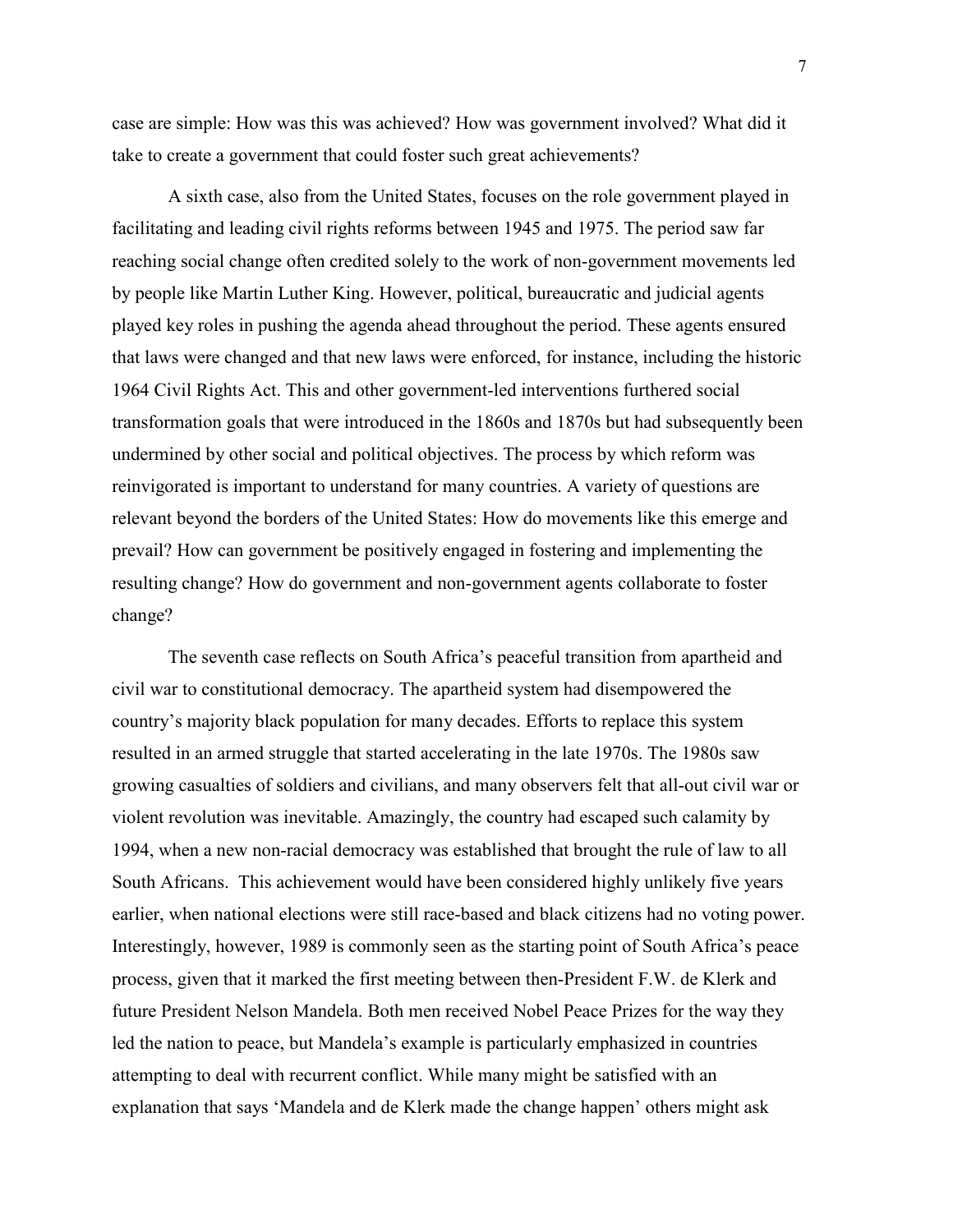more penetrating questions: Were there more pieces to the puzzle—people, processes and events—that finally led to South Africa's 1994 elections? Did parts of the apartheid government actually help in the process of transformation? What kinds of collaborative structures existed between those in power and those out of power to ultimately facilitate a transfer of such power through peaceful means?

The final case comes from Medellín, Colombia. The city had been a violent cauldron since the 1980s, when it was home to the internationally notorious drug cartel run by Pablo Escobar. Even though crime had declined since the early 1990s, there were still 185 homicides per 100,000 people in 2002 (nearly four times the rate in New Orleans, then the United States' murder capital). <sup>[8](#page-9-0)</sup> Paramilitary groups and gangs now held sway, causing Robert Lamb to call the city "Fallujah before Fallujah was Fallujah."<sup>[9](#page-9-1)</sup> Things began changing in 2003, however, and by 2006 the city's murder rate was 32.5 per 100,000; lower than that in Washington, D.C. and Miami.<sup>10</sup> Such successful transformation was rapidly termed the "Medellín Miracle" and credited to policies of the city's mayor, Sergio Fajardo. This miracle is the outcome of interest, and the question this article asks is simply how such miracle was achieved, and with what governmental role? Surely city leaders around the world, especially those beset by violence and crime, are interested in the answer.

Two final cases center on the way Botswana and Sweden introduced reforms that made parts of their public administrations the envy of other countries. Botswana's story is about the way it achieved the status of "Africa's least corrupt nation". The government introduced a range of reforms in years following major corruption scandals in 1991 and 1992. These included a new anti-corruption law, commission, and ombudsmen. Botswana commonly scores as high as many western countries on corruption indexes because (it appears) these mechanisms are actually having functioning effectively and corruption is being effectively addressed. One wonders how such success was achieved—especially given that the performance of these mechanisms is different from that in many other African countries, however, where they often prove dysfunctional. Similarly, one wonders how Sweden's public finances have been stable through the 2008 financial crisis that wrought

<span id="page-9-2"></span><span id="page-9-1"></span>

<span id="page-9-0"></span><sup>&</sup>lt;sup>8</sup> Cerdá, et al., 2012, 1046.<br><sup>9</sup> Lamb, 2010, 1.<br><sup>10</sup> See Forrest Hylton's commentary titled Medellin's Makeover in The New Left Review, accessed in June 2013, http://newleftreview.org/II/44/forrest-hylton-remaking-medellin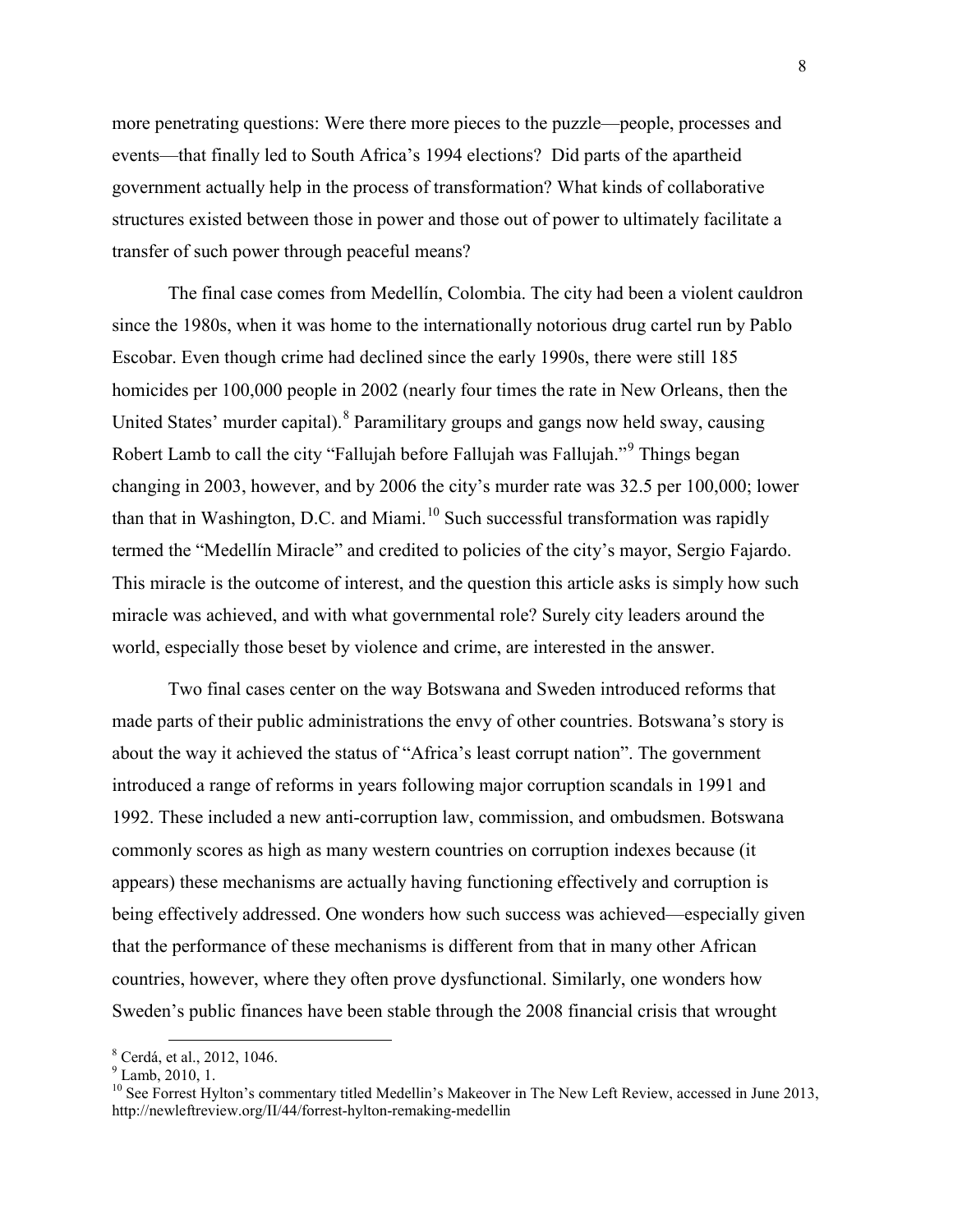havoc on many developed countries' budget regimes. Governments in countries like the United States have recently been examining the Swedish model because its recent stability is so unique. The focus is often on fiscal rules and other mechanisms the Swedes adopted between 1997 and 2008, all of which are rapidly being seen as potential 'best practices' other countries should adopt. It is important to understand that these mechanisms emerged from a multi-year process of change, however, that many data to responses following a 1992 financial crisis. The question that many studies fail to answer is *how* the Swedish solutions did emerge in this period, if crises are required to foster far-reaching change, and if the story about how reforms emerged in Sweden is similar to the stories about how governments achieved greatness in other areas.

#### **Two Competing Explanations**

The ten cases are presented here in extremely short form, as tasters of the full stories of governments that achieved amazing things in bounded periods of time. All of the stories start with a poor performing government and end with a high performing government. The challenge for researchers is to examine what happened in between these points and to identify—within and across the cases—if there are generally relevant lessons about how governments change into leaders or facilitators of great achievements. The variety of cases may lead one to think that there are no possible generalizeable lessons to learn; the processes of change and solutions in different contexts and areas of interest surely look different? The question is whether one can get past policy-specific answers and peculiar, situation-specific explanations for the outstanding achievements in these cases. Are there common patterns across the cases about the way change emerge that stand out as strong evidence for any research conclusions about *how* governments can foster dramatic change (of any kind) and achieve great things? $11$ 

Interestingly, many explicit and implicit theories of change are offered in just such a general fashion. Theories of organizational change seldom specify if they pertain to changes in mission or just organizational structure, for instance, and theories of movement based

<span id="page-10-0"></span> $11$  Aminzade 1993, 108.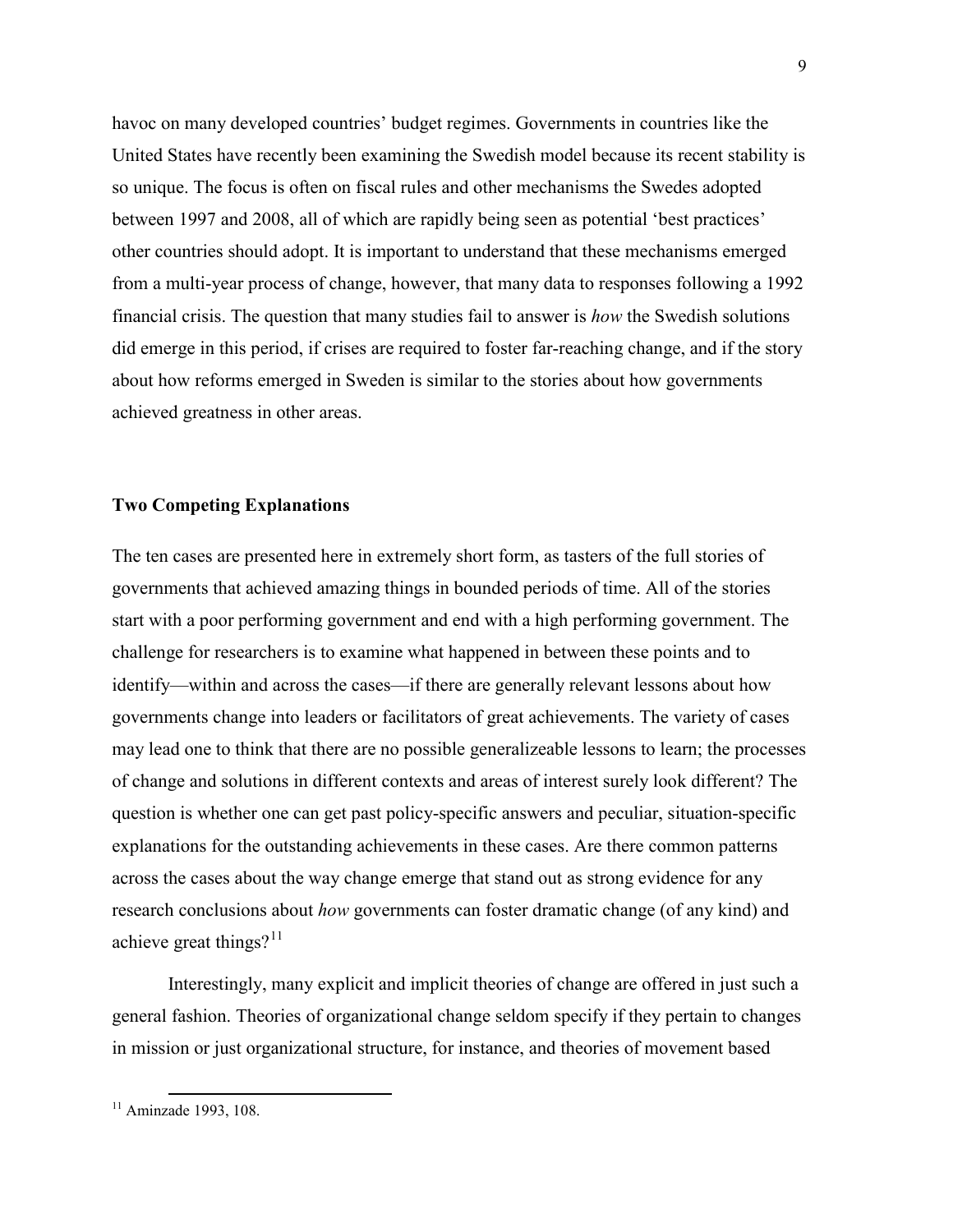change often employ similar ideas as the theories about organizational change (suggesting that explanations of how change happens do have some generic quality). Further, it is hard to discern different implicit theories of change when one looks at the way development organizations like the World Bank work. These organizations are in the business of change and use the same project and management mechanisms to foster change in extremely different areas of governmental engagement—including governance reform, infrastructure creation, agricultural innovation, health and education improvement, and beyond. The implicit application by such organizations of the same change model across different areas of engagement suggests that models of change can be generalized and that we should expect that the factors explaining successful change in one context would overlap with those explaining change in very different contexts.

This is not to say that there is no variation in the explanations of successful change. In fact, the literature on change in organizations, societies and governments can be frustrating because of the many different theories proposed about how change happens. Two such theories are offered here as potential explanations about how governments get great. The first is called 'solution and leader driven change' (sldc) and the second is called 'problem driven iterative adaptation' (pdia). Both arguments are presented here in simplified form, emphasizing the differences between perspectives and allowing clear, contrasting predictions of hat one would expect to see if either theory were strongly supported in any given case.[12](#page-11-0) The perspectives and predictions center on four key questions:

- What kinds of interventions or changes help governments achieve greatness?
- Who leads these interventions or changes, and how?
- When do the interventions occur, and why?
- How are these changes sustained and implemented to ensure they yield results?

#### *What kinds of interventions or changes help governments achieve greatness?*

It is logical to ask 'what' causes any great achievement and—as already mentioned—many studies focus on such question when explaining successful change experiences in governments. Many development theorists and practitioners have a common answer to this

<span id="page-11-0"></span> $12$  The exercise is meant to provide simplified versions of these existing theories that emphasize their differences, with simplified and 'brittle' predictions that can be "shown to be false by available data and that are distinguishable from the predictions of rival theories" (Hall, 2006, 27).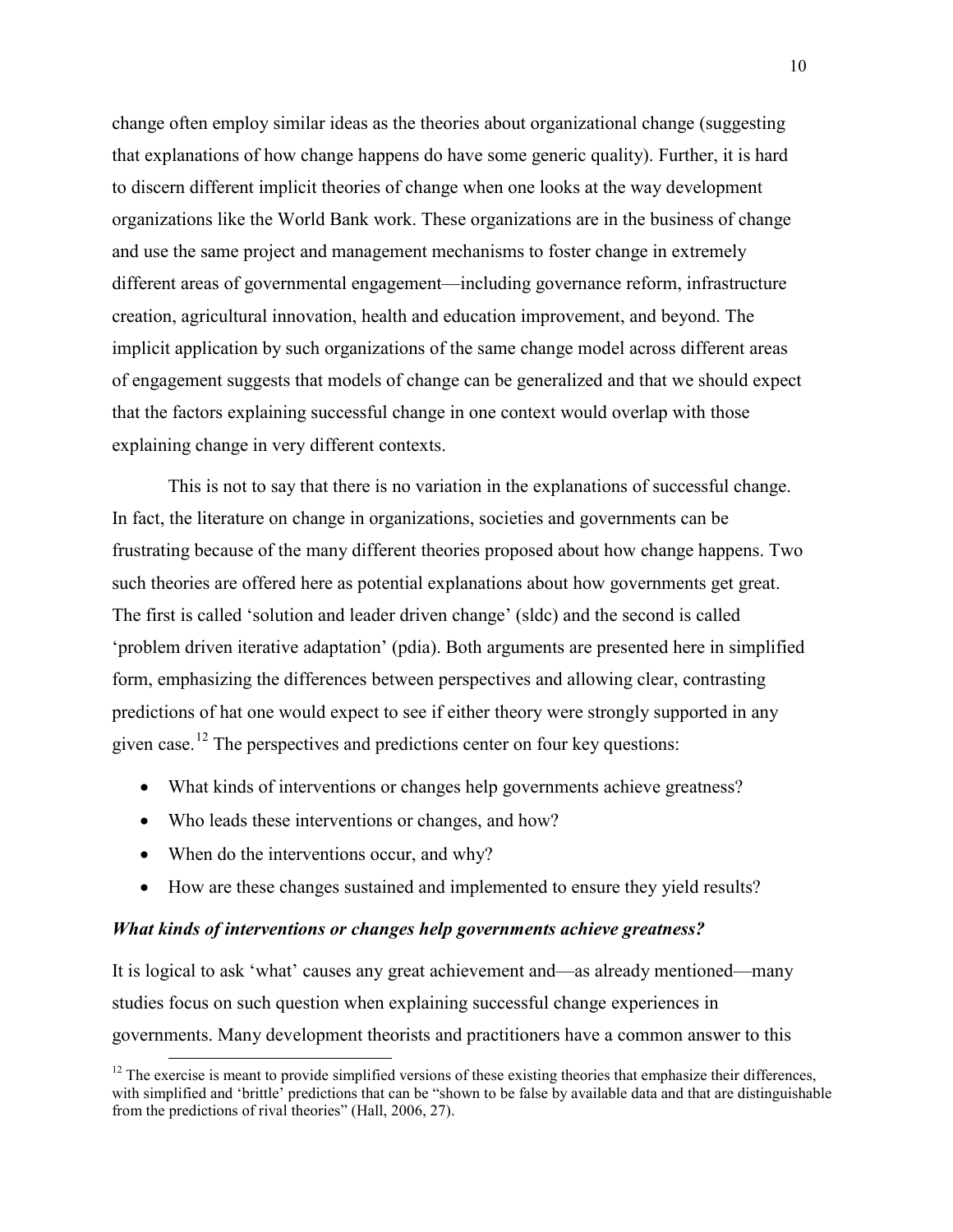question as well: The change emerged because the right policy solutions were introduced. The 2008 Growth Commission represents this view when explaining that rapid and sustained growth in countries like Singapore and Korea resulted from "the choice of a correct model."[13](#page-12-0) The Commission uses Turkey's post 2002 growth experience as an example, arguing that government became a facilitator of great growth after adopting 19 new policies in 2002.<sup>[14](#page-12-1)</sup> South Korea's five year development plans are similarly identified as the mechanism through which government fostered its growth miracle; given that the plans embodied many policy solutions considered necessary to foster growth (like economic openness, savings, and responsive government).

The idea that great governments emerge because the right policies are adopted and implemented has driven many scholars and development experts and organizations to identify 'solutions' for governments to adopt. The solutions are technical, hatched outside of target governments, and presented as largely generic and widely applicable. For instance, governments are commonly told to promote business and industry by adopting policies that yield better scores on *Doing Business* indicators. An example comes from East Africa, where donor agencies recently advised governments that such policies could help foster growth like that seen in countries like Malaysia (a country that has made great strides).<sup>[15](#page-12-2)</sup> The solutions come from outside and (apparently) need only to be adopted and implemented according to plan, by technically-savvy managers, to facilitate transformation. Similarly, the World Bank's *Country Policy and Institutional Assessment* indicator identifies "policy and institutional dimensions of an effective poverty reduction and growth strategy."[16](#page-12-3) The act of constructing this indicator implies that these are the solutions governments should adopt to foster great achievements (like reducing poverty or promoting growth).<sup>[17](#page-12-4)</sup> Governments are rewarded for getting high scores on the indicators, bolstering the message that the indicators embed relevant solutions necessary to foster effectiveness. Such thinking leads to the prediction that any great achievement by government would be predicated by some 'right' policy solution which researchers should be able to clearly identify as the basis of change.

<span id="page-12-0"></span>

<span id="page-12-2"></span><span id="page-12-1"></span>

<sup>&</sup>lt;sup>13</sup> Brady and Spence, 2010, 6.<br><sup>14</sup> Brady and Spence, 2010.<br><sup>15</sup> See full report: http://www.doingbusiness.org/~/media/FPDKM/Doing%20Business/Documents/Special-Reports/DB11-EAC.pdf. Media reference:, http://www.vijana.fm/2011/08/22/report-doing-business-in-east-africa/ <sup>16</sup> http://siteresources.worldbank.org/IDA/Resources/CPIA2007Questionnaire.pdf, 1.<br><sup>17</sup> Andrews 2008a.

<span id="page-12-4"></span><span id="page-12-3"></span>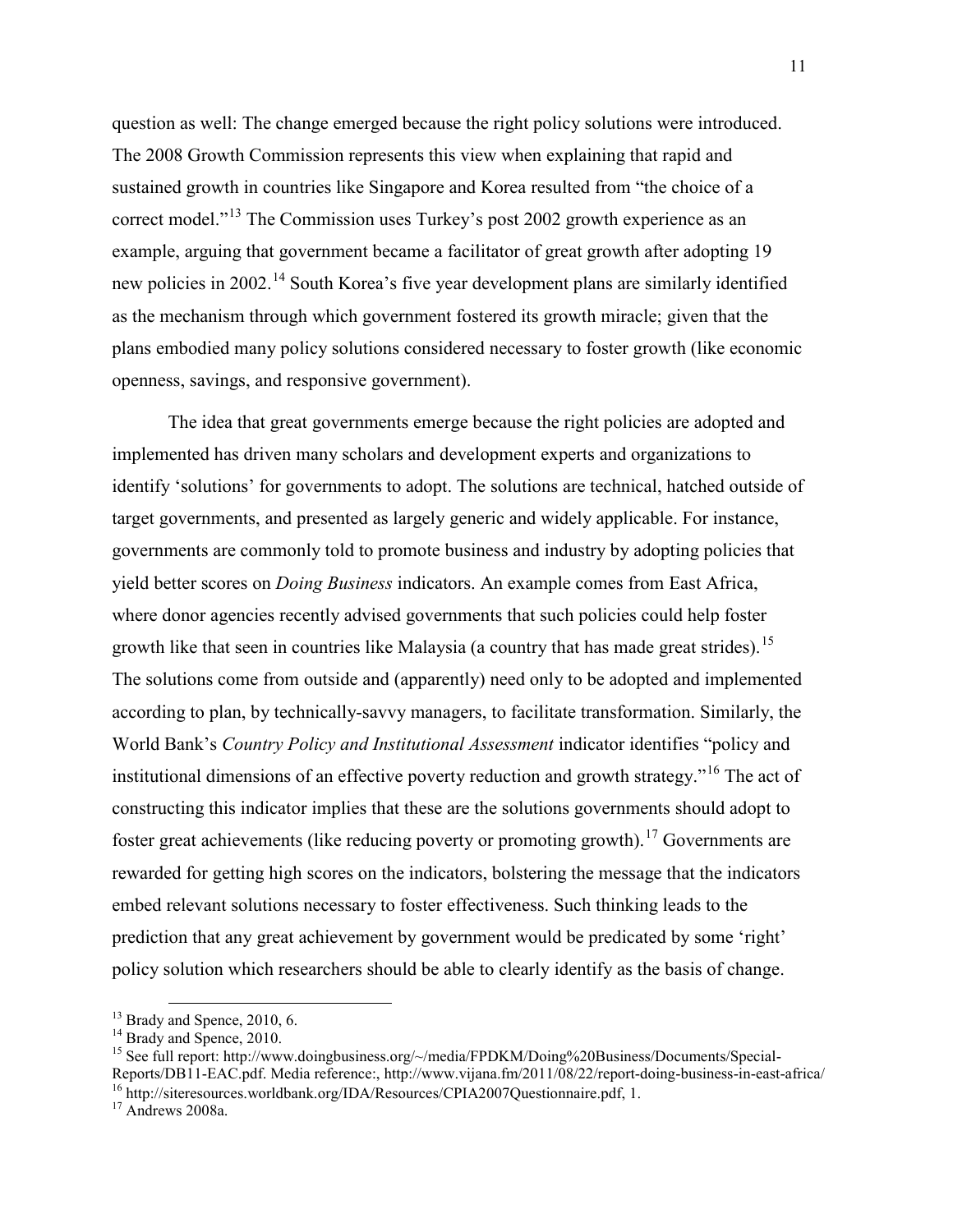Various authors have criticized this belief and message and would offer a different prediction as to what one would find in stories of great achievements by governments. They question the existence of routine 'solutions' and 'right policies' and point to many instances where governments have adopted these kinds of solutions without seeing positive results.<sup>[18](#page-13-0)</sup> They argue that routine, externally designed 'solutions' often create new problems in many contexts or prove un-implementable because they do not fit local realities. They emphasize the importance of understanding where successful solutions—that address real problems and are implementable—come from in the first place. They argue that the processes through which these policies emerge are 'what' turns poor performing governments into high performing, great governments. According to such thinking, Singapore did not become great because it did the right thing but because it introduced processes that helped it find and fit the right thing to do (which often was not the thing that outsiders deemed 'right').

Advocates of this approach often draw (implicitly or explicitly) from complexity theory. This portrays governments (and broader governance mechanisms) as complex systems comprised of multiple, diverse agents that interact in non-linear ways.<sup>[19](#page-13-1)</sup> Many problems and challenges in this kind of system are also considered complex—involving multiple moving parts and interdependent players and defying technical solutions. Theorists argue that the degree and type of interaction between agents determines how creative these systems are and what potential they have to solve their complex problems and become facilitators or leaders of great, transformative achievements.<sup>[20](#page-13-2)</sup> More controlled systems (that are smaller or more contained, less heterogeneous, and have rules limiting internal and external interaction) provide fewer opportunities for agents to engage in new ways.<sup>[21](#page-13-3)</sup> They are hence less adaptive or capable of tackling complex problems or producing necessary change. Observers hold that many governments look like this, and are actually organized to be controlled in this manner.<sup>[22](#page-13-4)</sup> This strategy has its costs however, especially in the way it limits creativity needed in complex settings. The cost of such control is particularly problematic when the status quo is one of non performance in the face of complex problems.

<span id="page-13-2"></span><span id="page-13-1"></span>

<span id="page-13-0"></span><sup>&</sup>lt;sup>18</sup> Andrews 2013; Pritchett and Woolcock 2004; Rodrik 2003.<br><sup>19</sup> Cilliers, 1998; Lichtenstein et al., 2006.<br><sup>20</sup> Andrews (2008b) discusses this approach in explaining why South African business lacks creativity.<br><sup>21</sup> Bra

<span id="page-13-4"></span><span id="page-13-3"></span> $22$  Andrews, 2013.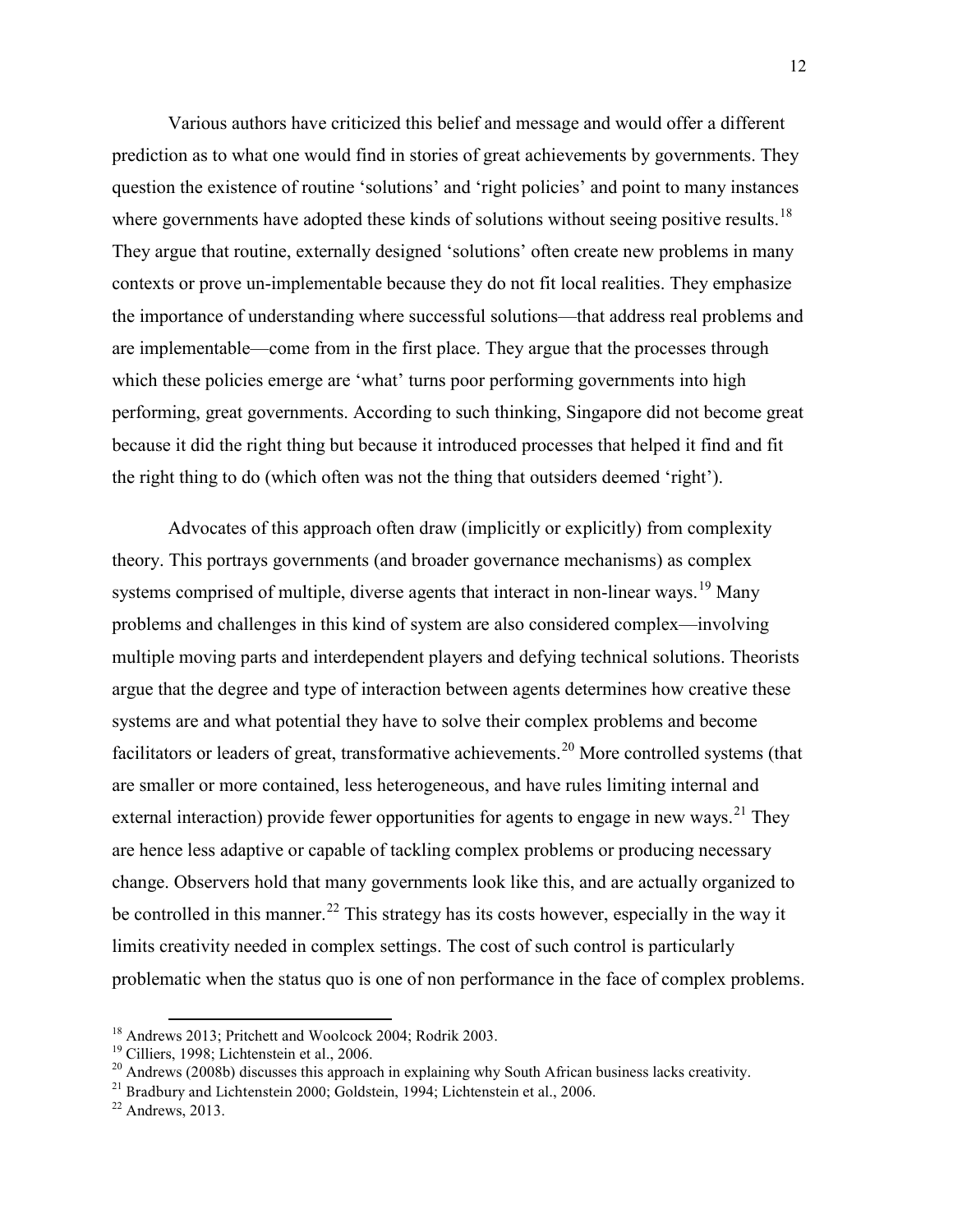According to this theory, transformative change emerges when such systems open up, foster heterogeneity, and adopt rules that promote new forms of interaction between agents. Agents in these more open systems start to engage in new combinations and ways, often around locally defined problems; to create opportunities for learning, distributing knowledge, and expanding capabilities. The new interaction mechanisms range from teams to networks to meetings in which agents explore problems, identify new options for change, experiment with these options, and learn about what works and why.<sup>[23](#page-14-0)</sup> Novelty that emerges from these interactive processes makes the system more adaptive and capable of dealing with pressing problems and meeting new opportunities. This novelty is seen as a hallmark of great governments. The novelty could include fresh policy or organizational solutions, but these solutions are not 'what' foster the great governments. The processes through which these solutions consistently emerge are what really make the difference.

In a practical reference to this line of thinking, former British Prime Minister Winston Churchill is famously quoted as saying that, "[p]lans are of little importance, but planning is essential."[24](#page-14-1) Given such sentiment, one would not look at South Korea's plans as the key to its growth records, but rather at its planning processes. Theory would lead one to expect that these processes facilitated new interaction, generated new ideas, learning, action and results. Similarly, one would expect that Turkey's 19 policy solutions were not 'what' got the country out of financial crisis. One should rather look at the processes by which these and other solutions emerged. One would expect to find new ways of interaction in these processes, fostering new ideas, lessons, and creative, locally relevant interventions. One would also expect this to be a continuous process, not a one off event. The product would be a stream of new ideas and policies (not singular solutions), reflecting a new adaptive quality in the government affected. This improved adaptive-ness would be central to explaining how the government got to foster great achievements.

#### *Who leads these interventions or changes, and how?*

Whether one argues that great governments come about because of changes in plans or because of planning processes, it is clear that people are involved. As a result, it is important

<span id="page-14-0"></span> $^{23}$  Bradbury and Lichtenstein 2000; Goldstein, 1994; Lichtenstein et al., 2006.

<span id="page-14-1"></span><sup>&</sup>lt;sup>24</sup> Dwight D. Eisenhower is similarly quoted as saying that, "Plans are nothing; planning is everything."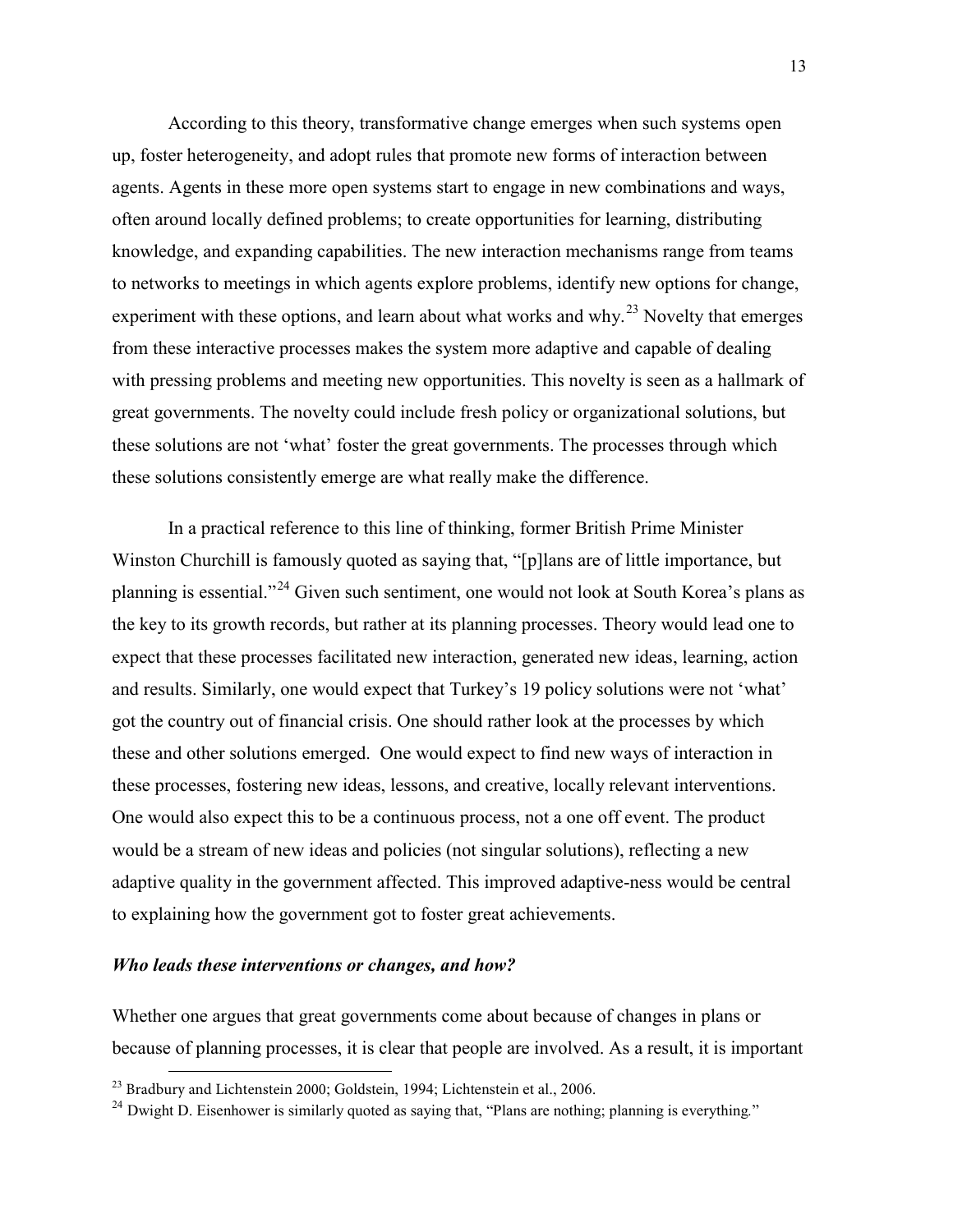to think about who leads these people. As with the discussion to date, this section proposes two extreme answers: High level individuals; or groups of distributed agents.

Adherents of the 'right policy' approach often argue that change is driven by highlevel individuals in positions of authority and influence. The perspective is reflected in Benjamin Jones and Benjamin Olken's reference to "individual leaders" making a difference in high growth experiences.<sup>[25](#page-15-0)</sup> It is also explicit in the Growth Commission's work, which notes that such leaders are central in most of the instances where governments have fostered high levels of growth over sustained periods. According to the commission, such individuals facilitate these achievements when they make decisions that introduce the right policies and then ensure that the policies get implemented.<sup>26</sup> Leaders responsible for doing these things are portrayed as having the vision to adopt the right policies and the presence, knowledge and skill to ensure these policies are implemented and diffused. They are also commonly presented as benevolent, focused on producing value for the broader public over multiple generations (not short-term private interest). They are also seen as enjoying the authority and power of high-level position that Growth Commission authors imply is required to make change happen in governments. This authority and influence has horizontal and vertical effects, shaping behaviors across and within the many public and private organizations and political interest groups needed to support change and implement new policies.

One does not have to look far to find examples of these leaders in prominent stories about great governments. The Growth Commission points to Park Chung Hee as the undisputed leader of Korea's growth story, for instance. Similarly, Lee Kuan Yew is considered the founding father of Singapore.<sup>[27](#page-15-2)</sup> Both are credited with introducing growthenhancing policies in top-down ways, and forcing implementation by edict. The Growth Commission identifies another individual—Kermal Derviş—as the influential top-down leader of Turkey's growth narrative.<sup>[28](#page-15-3)</sup> Appointed Minister of Economic Affairs in March 2001, Derviş is recognized for leading the country's revival by introducing new economic policies. Stories of the 'Medellin Miracle' in Colombia also credit one man as the

<span id="page-15-1"></span><span id="page-15-0"></span><sup>&</sup>lt;sup>25</sup> Jones and Olken, 2005, p.835.<br><sup>26</sup> Brady and Spence, 2010, 7.<br><sup>27</sup> Lee, 2000. <sup>28</sup> Brady and Spence, 2010.

<span id="page-15-2"></span>

<span id="page-15-3"></span>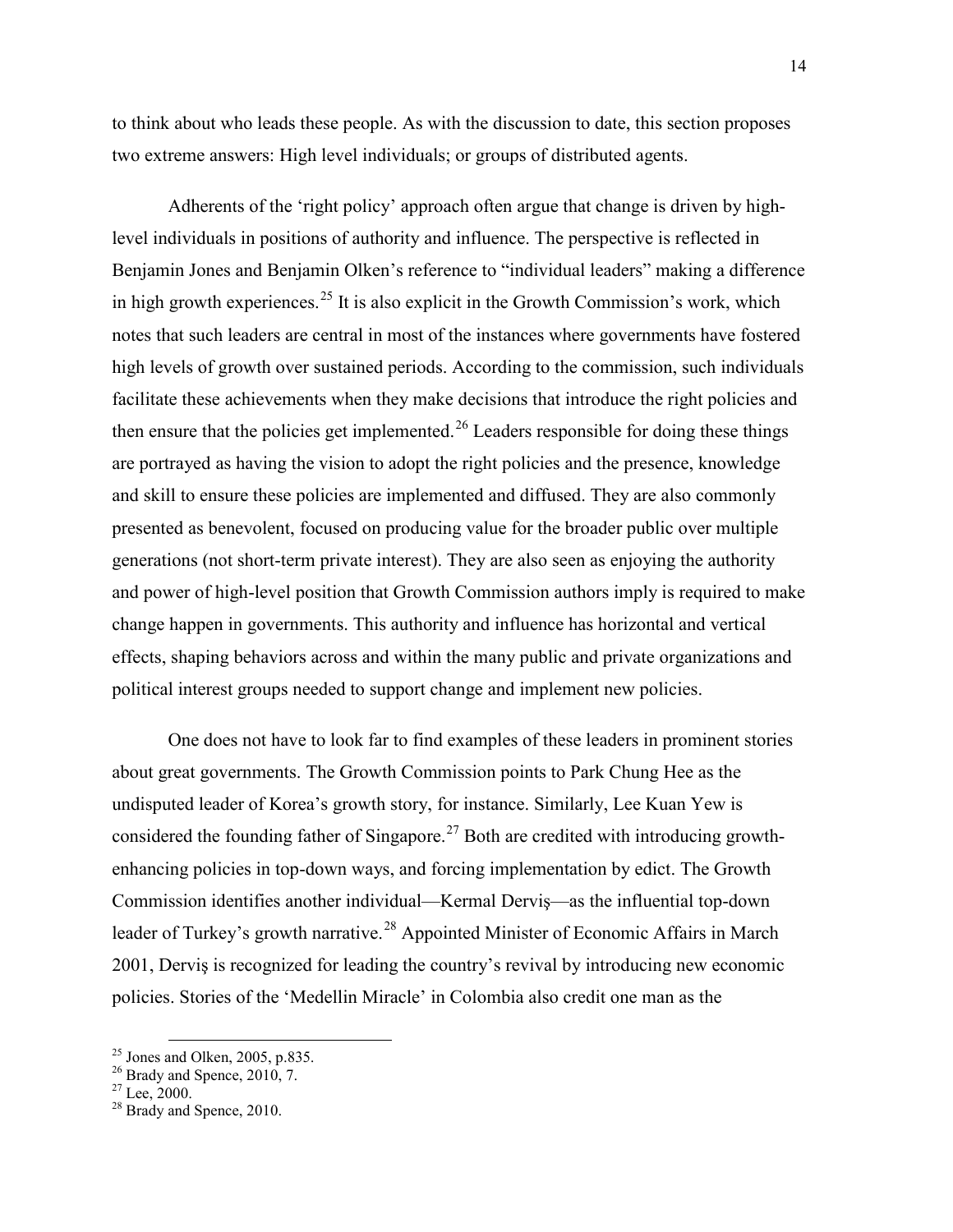transformational leader. He is the city's mayor between 2003 and 2008, Sergio Fajardo.<sup>[29](#page-16-0)</sup> Called the 'Mathematician of Medellin' because of his professorial background, Fajardo is regularly cited as the one who introduced the new policies that revitalized the city.<sup>[30](#page-16-1)</sup>

Complexity theorists question various assumptions underlying this picture of top down, individual-driven leadership.<sup>31</sup> They note that entities like governments are too complex to function according to the linear model of 'top down' organizing implied in such approach. They also argue that social complexity defies leadership by one individual. This resonates with a new institutionalist critique that 'single leader' models assume the existence of 'supermuscular' agents who seldom (if ever) exist.<sup>[32](#page-16-3)</sup> According to such theory, few agents can provide both the ideas required for change and the power and resources to get these implemented. New ideas are argued to emerge more commonly from disempowered agents at the periphery of social networks, who have no power. Power and authority are argued to emanate from powerful agents in more central positions of the network who should not be expected to 'see' the need for change (given that the system works for them). Leadership in such settings emerges when one connects the different—and differently located—agents together, allowing adaptive creativity and change to emerge from the interaction.[33](#page-16-4)

Reflecting this thinking, complexity theorist Charles Heckscher argues that "change has its own dynamic, a process that cannot simply follow strategic shifts and that is longer and subtler than can be managed by any single leader.<sup>[34](#page-16-5)</sup> As a result, when complexity is considered, theorists hold that "[l]eadership does not mean getting followers to follow the leader's wishes; rather, leadership occurs when interacting agents generate adaptive outcomes."[35](#page-16-6) As such, "leadership can occur anywhere in a social system. It need not be authority or position based, but is instead a complex interactive dynamic sparked by

<span id="page-16-0"></span> <sup>29</sup> See Anthony Faiola's article in the Washington Post, titled, *Sustaining the Medellin Miracle,* Accessed in June 2013, http://www.washingtonpost.com/wp-dyn/content/article/2008/07/10/AR2008071002746.html; See also Forrest Hylton's commentary titled Medellin's Makeover in The New Left Review, accessed in June 2013, http://newleftreview.org/II/44/forrest-hylton-remaking-medellin<br><sup>30</sup> Taken from Daniel Kurtz-Phelan's blog post titled, Good Times in Medellin, Accessed in June 2013,

<span id="page-16-1"></span>http://medellin-colombia.blogspot.com/2008/11/former-mayor-of-medelln-sergio-fajardo.html.<br><sup>31</sup> Lichtenstein, et al. 2006.<br><sup>32</sup> Greenwood and Suddaby, 2006.

<span id="page-16-2"></span>

<span id="page-16-5"></span><span id="page-16-4"></span><span id="page-16-3"></span><sup>&</sup>lt;sup>33</sup> Andrews 2013; Andrews, McConnell and Wescott 2008; Bradbury and Lichtenstein 2000.<br><sup>34</sup> Heckscher, 1994, 14.<br><sup>35</sup> Lichtenstein, et al. 2006, 4.

<span id="page-16-6"></span>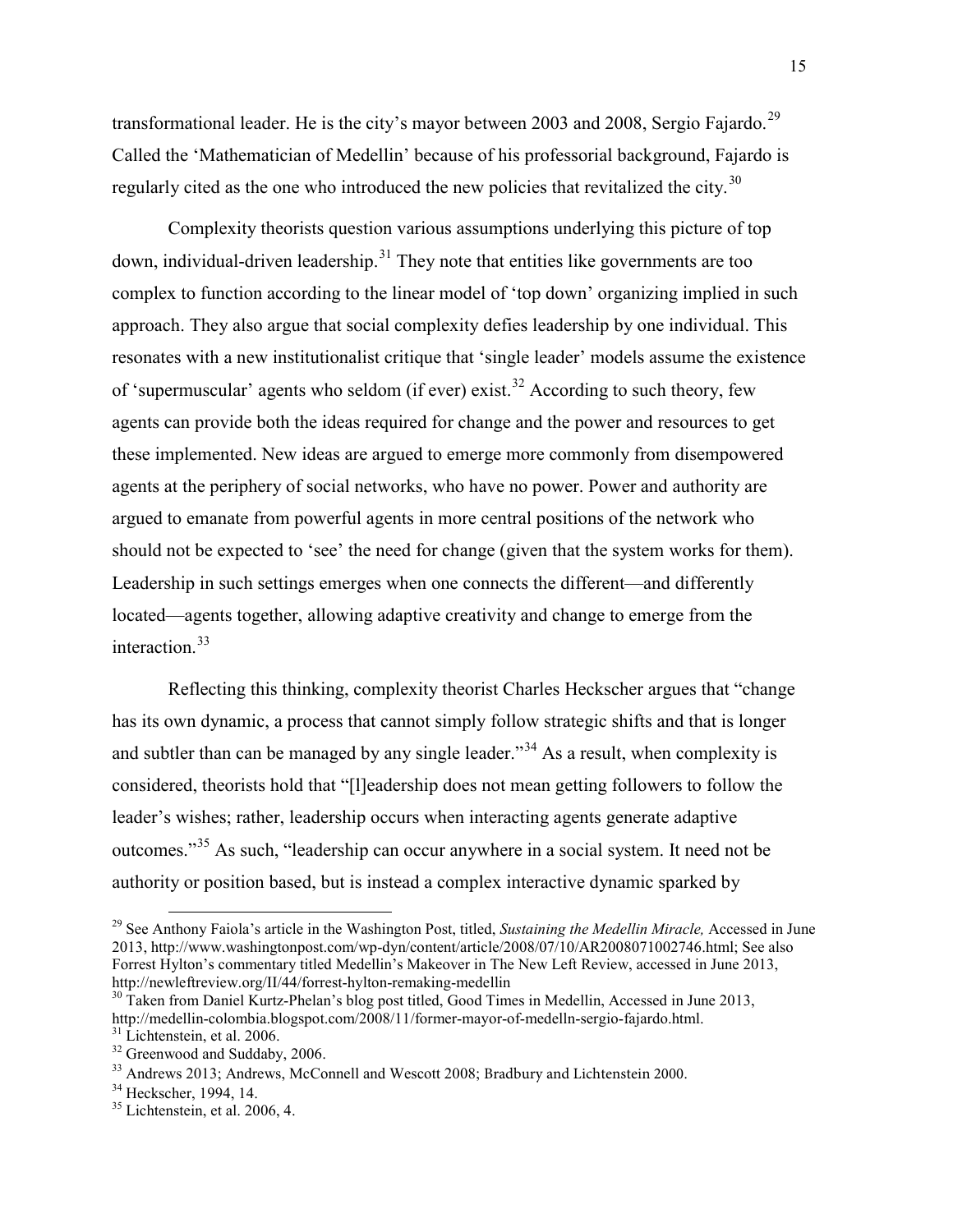adaptive challenges. Individuals act as leaders in this dynamic when they mobilize people to seize new opportunities and tackle tough problems. As the situation changes, different people may act as leaders by leveraging their differing skills and experiences."<sup>[36](#page-17-0)</sup>

When applied to the current topic, this argument suggests that changes required to foster great governments would involve multiple agents distributed across a social context; not in one organization or position of power. Accordingly, one should expect that many many agents played leadership roles in South Korea's growth story—not just Park Chung Hee. Similarly, one should expect that Lee Kuan Yew, Kermal Derviş, and Sergio Fajardo were not the only ones who led change in Singapore, Turkey and Medellin. One would expect to find groups of agents involved in providing leadership in these and other settings, all providing different functional contributions. Some would have been motivating the need to change, others offering the ideas for change, others providing the money and power to implement, others authorizing the access needed to ensure implementation, and others mobilizing the entire group by convening, connecting and coordination.

#### *When do the interventions occur, and why?*

Regardless of 'who' one believes leads transformative change, it is apparent that this leadership and change is not common. Great governments are frustratingly rare and many governments that try to copy more successful examples do not see the same results. This calls one to ask when leadership and change needed to generate great governments actually occur, and why. As with the prior discussion, two competing answers are offered to this question. The first proposes that one-off crises induce the interventions that promote great governments. The second posits that the leadership and change required to promote great governments emerges gradually, as agents in a system unearth and address their most complex problems.

The first answer is arguably most dominant in conventional thinking. For instance, organizational change theorists commonly view crises as key to motivating a sense of urgency needed to foster change.<sup>37</sup> Such perspective is also common amongst practitioners in business and politics. It is echoed in a statement made by Rahm Emanual, President

<span id="page-17-1"></span><span id="page-17-0"></span> $36 \text{ Lichtenstein}$ , et al. 2006, 4.<br> $37 \text{ Kotter}$ , 1995.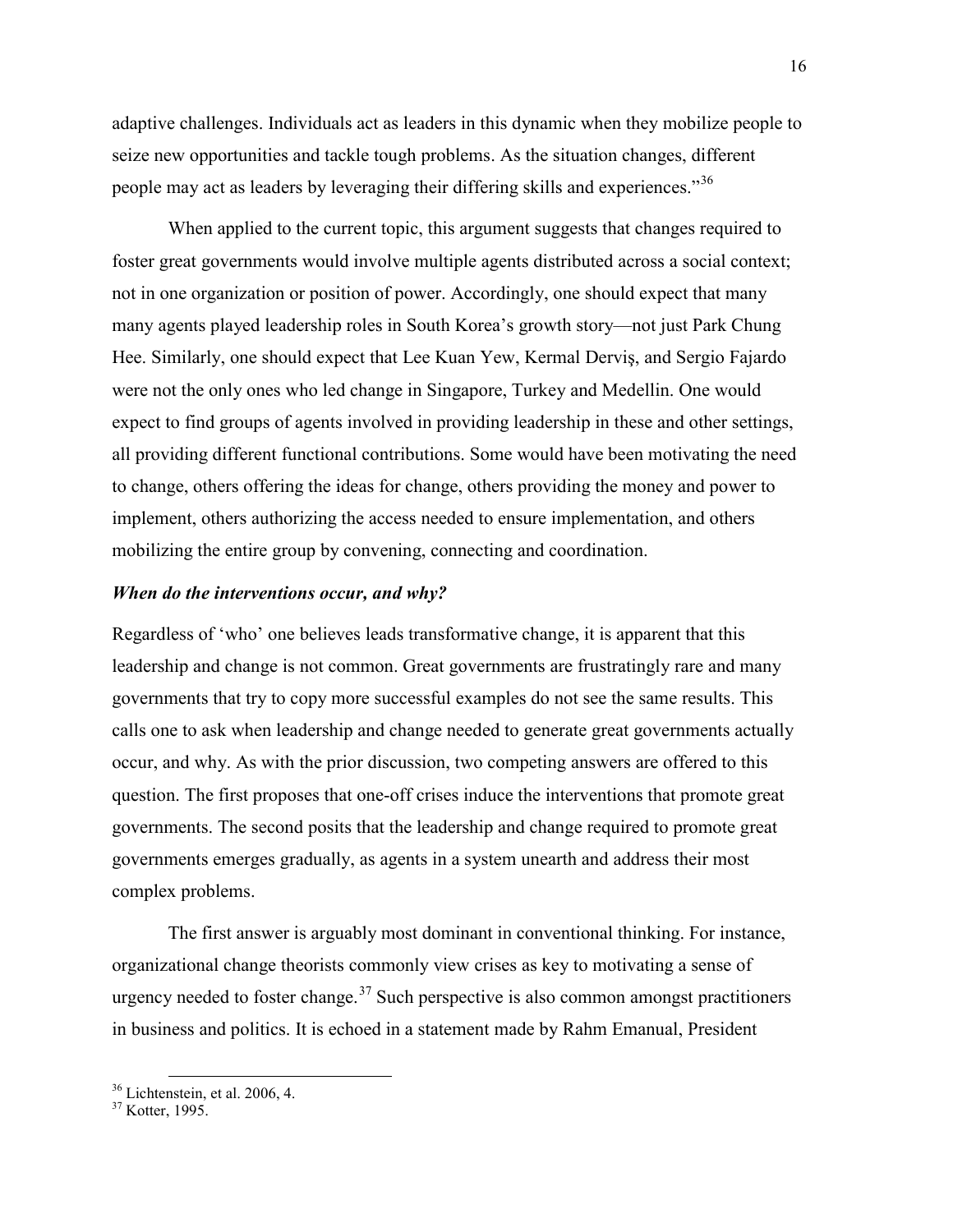Obama's first Chief of Staff, at the height of the 2008 financial crisis: "You never want a serious crisis to go to waste."<sup>[38](#page-18-0)</sup> The sentiment also features prominently in the 2008 Growth Commission study, which suggests that crises create opportunities for change because they destabilize contexts and threaten those who are in the contexts.<sup>[39](#page-18-1)</sup> In this way, crises can reveal weaknesses in the pre-existing policy, political and organizational order. They can also spark a discussion about—and search for—alternative approaches to organizing people or doing policy. In concert, these effects can simultaneously reduce the opposition to change and increase the willingness to change. The Growth Commission authors note that such effect was critical in fostering adjustments necessary to put countries and governments onto high-growth trajectories: "Crises gave leaders from Deng Xiaoping to President Park an opportunity to change course with a reduced level of resistance."[40](#page-18-2)

The crises referenced in Growth Commission studies—and beyond—are typically specific moments in time, or focal events (similar to what are called critical junctures in path dependence theory). These events are seen to spawn—almost immediately—the 'right decisions' that ultimately foster great achievements. For example, the key crisis many cite in Singapore's story relates to the day in 1965 where the country was expelled from the Malay Federation. Prominent versions of the country's success story start with this crisis, and the way a tearful Lee Kuan Yew responded to such.<sup>[41](#page-18-3)</sup> As the story goes, Lee moved to ramp up his export policies at this point and called his nation to work hard, save and prove their detractors wrong. Similarly, Kermal Derviş is said to have emerged as a leader of Turkey's growth story in the midst of financial crises in 2001 and 2002. According to David Brady and Michael Spence, Derviş "used the crises as an opportunity to get legislation through the Turkish parliament, which probably could not have been passed under normal circumstances. The 19 major reforms that were passed during and immediately after the crisis have helped Turkey grow its economy."<sup>[42](#page-18-4)</sup>

The argument is not that crises always result in leaders making the 'right choices' and the emergence of great governments. Rather, "the more modest hypothesis is that crises

<span id="page-18-1"></span><span id="page-18-0"></span><sup>&</sup>lt;sup>38</sup> Seib, 2008.<br><sup>39</sup> Brady and Spence, 2010.<br><sup>40</sup> Brady and Spence, 2010, p.7.<br><sup>41</sup> Lee, 2000.<br><sup>42</sup> Brady and Spence, 2010, 7.

<span id="page-18-3"></span><span id="page-18-2"></span>

<span id="page-18-4"></span>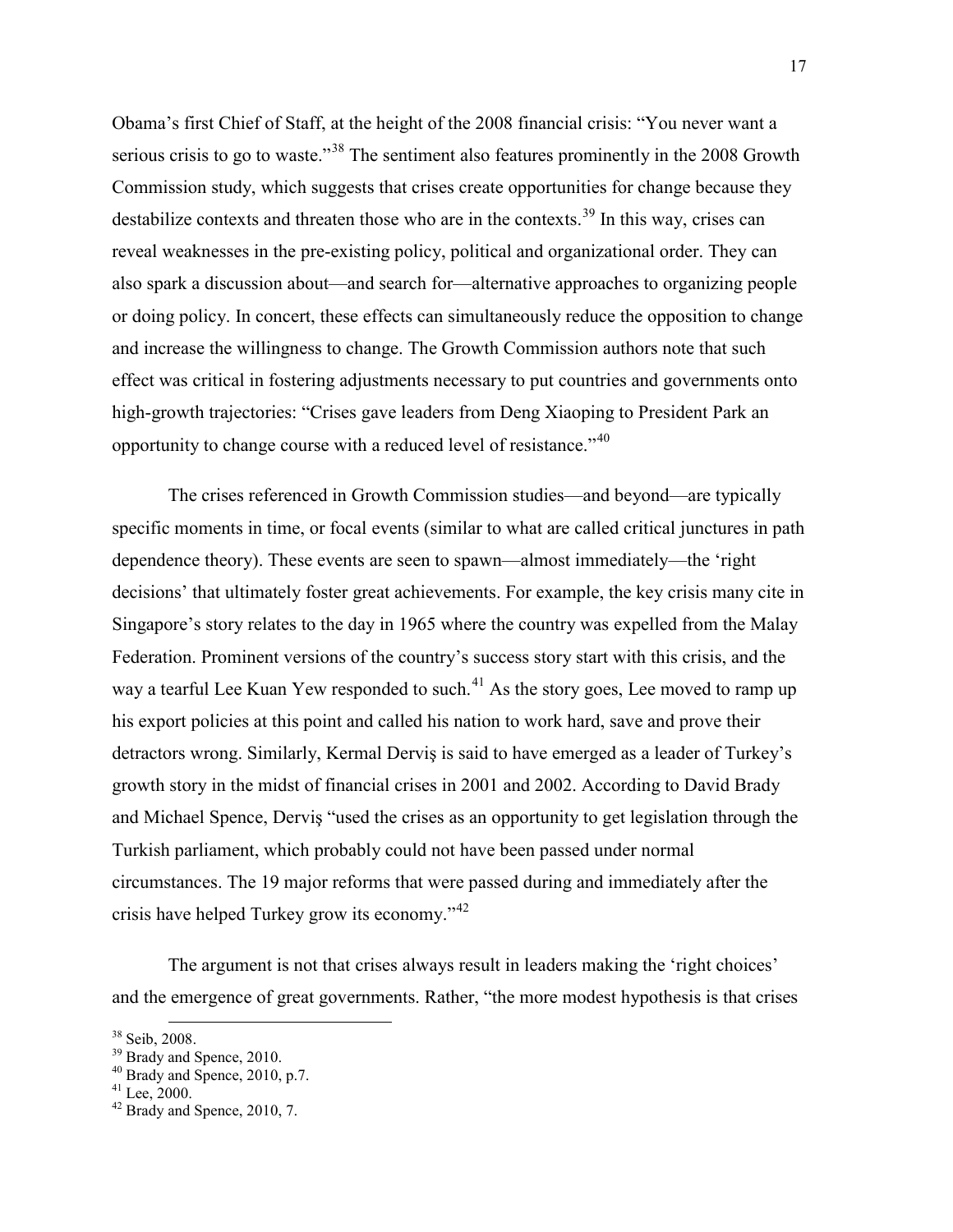create conditions where leaders have fewer constraints on their choice over both economic policy and structural and institutional reform."[43](#page-19-0) One would thus not expect every crisis to facilitate better leadership and development. One could, however, expect a correlation between experiences of improved leadership and development and a facilitating crisis. Great governments need a crisis to emerge, but not all crises produce great governments.

Critics of this thinking question the idea that change emerges from specific, isolated events. They argue that crises may be important moments where change becomes apparent, but that the crises only prove important in contexts that have been readied for change through prior events.<sup>[44](#page-19-1)</sup> This is because change is argued to require more than a shock or disruption to the system. Such disruptions only foster fundamental change if extant policies, power structures and the like are already being questioned, alternatives exist to give agents something to change towards, and agents are in place (and legitimate enough) to push for change.<sup>45</sup>

Path dependence theorists call the processes by which these conditions emerge—and a context becomes ready for change—'generative cleavages' that emerge from antecedent conditions.[46](#page-19-3) Events in this cleavage period can create new actors and groups and raise issues that are compelling and that compel the reorganization of political relationships. This can lead to often unseen and latent adjustments in norms, power relations and cognition over long interludes. Crisis events or critical junctures bring such latent adjustments to light, but are by no means the trigger of change. Instead, crises reveal the change that has been emerging. If there is no emerging change in a cleavage period—establishing readiness crises reveal nothing. This, one could argue, is why many crises do not foster change.

When applied to the paper's subject matter, this argument proposes that great government emerges gradually, as agents in a system unearth and address their most complex problems and make the context ready for change. Focal moments of crisis only spawn change when the context has been made ready by this gradual process. On the basis of this argument one would expect to see a variety of important, though under-appreciated

<span id="page-19-1"></span><span id="page-19-0"></span><sup>&</sup>lt;sup>43</sup> Brady and Spence, 2010, p.7.<br><sup>44</sup> Andrews, 2008a; Cinite, Duxbury, and Higgins, 2009.<br><sup>45</sup> Andrews 2013.<br><sup>46</sup> Collier and Collier, 1991.

<span id="page-19-2"></span>

<span id="page-19-3"></span>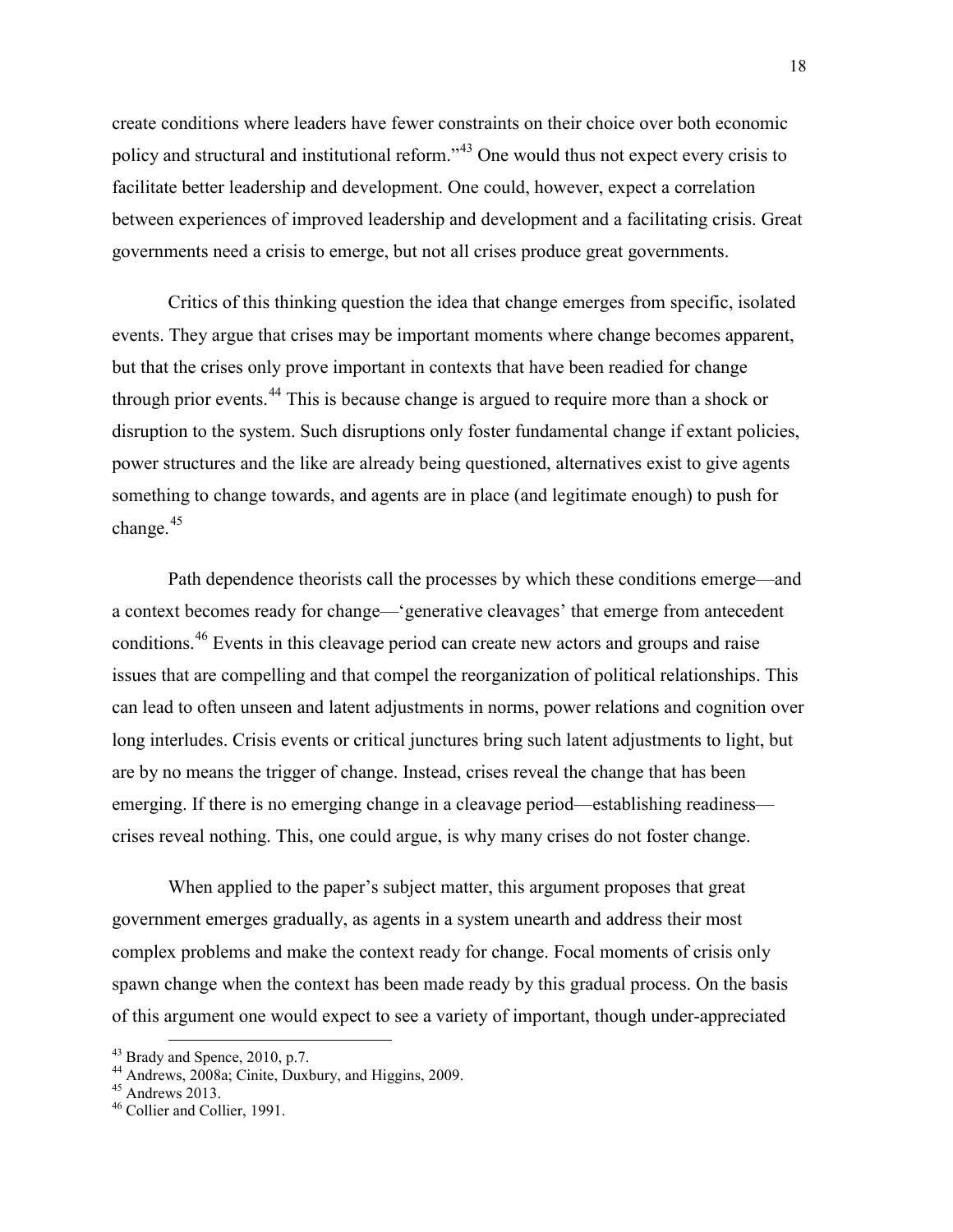events leading up to the crises commonly credited as starting points of change. One would expect to see events and interventions before 1965 in Singapore, for instance, where agents would have been identifying the future city-state's problems and crafting interactive mechanisms and capabilities needed to solve such problems. One would expect to find similar roots of change in Turkey before 2001 and the entrance of Kermal Derviş. One would similarly anticipate that the conditions required for civil rights reform in the United States emerged gradually in the decades leading up to focal crises on the late 1950s and early 1960s. It would be apparent that crises commonly credited for sparking change in these contexts only had such effect because prior events had readied the contexts for change.

#### *How is the change sustained and implemented to ensure that it yields results?*

It is important to examine where the change that produces great governments comes from. It is equally important to understand how these changes are sustained and implemented. This is crucial in the development field, where unimplemented or unsustained policy interventions are common. Given the frequent implementation failures one observes, it is important to ask why others succeed. In particular, it is important to ask how the change that yields great governments is sustained and implemented to ensure that it yields results? As with prior discussion, this section provides two potential, conflicting answers.

A first answer comes from the Growth Commission study on leadership by David Brady and Michael Spence.<sup>[47](#page-20-0)</sup> The authors examined how governments had implemented difficult policies after crises were resolved—when political conditions had settled down and created opportunities for reform backtracking. In addressing the issue, the authors make an observation many might find commonplace and sensible: High-level leaders who introduced the changes centralized their power and influence for sufficient periods to push the changes through. In making such observation, the authors imply that implementation requires stable, centralized and controlling leadership that shepherds new policies and other changes to completion. The "greatest political stability", they argue, comes in the form of a "purely autocratic, one-person, absolute rule" where there is "only one person to consult, convince, decide" over long periods.<sup>[48](#page-20-1)</sup>

<span id="page-20-1"></span><span id="page-20-0"></span> $47 \text{ Brady}$  and Spence, 2010.<br> $48 \text{ Brady}$  and Spence, 2010, 8.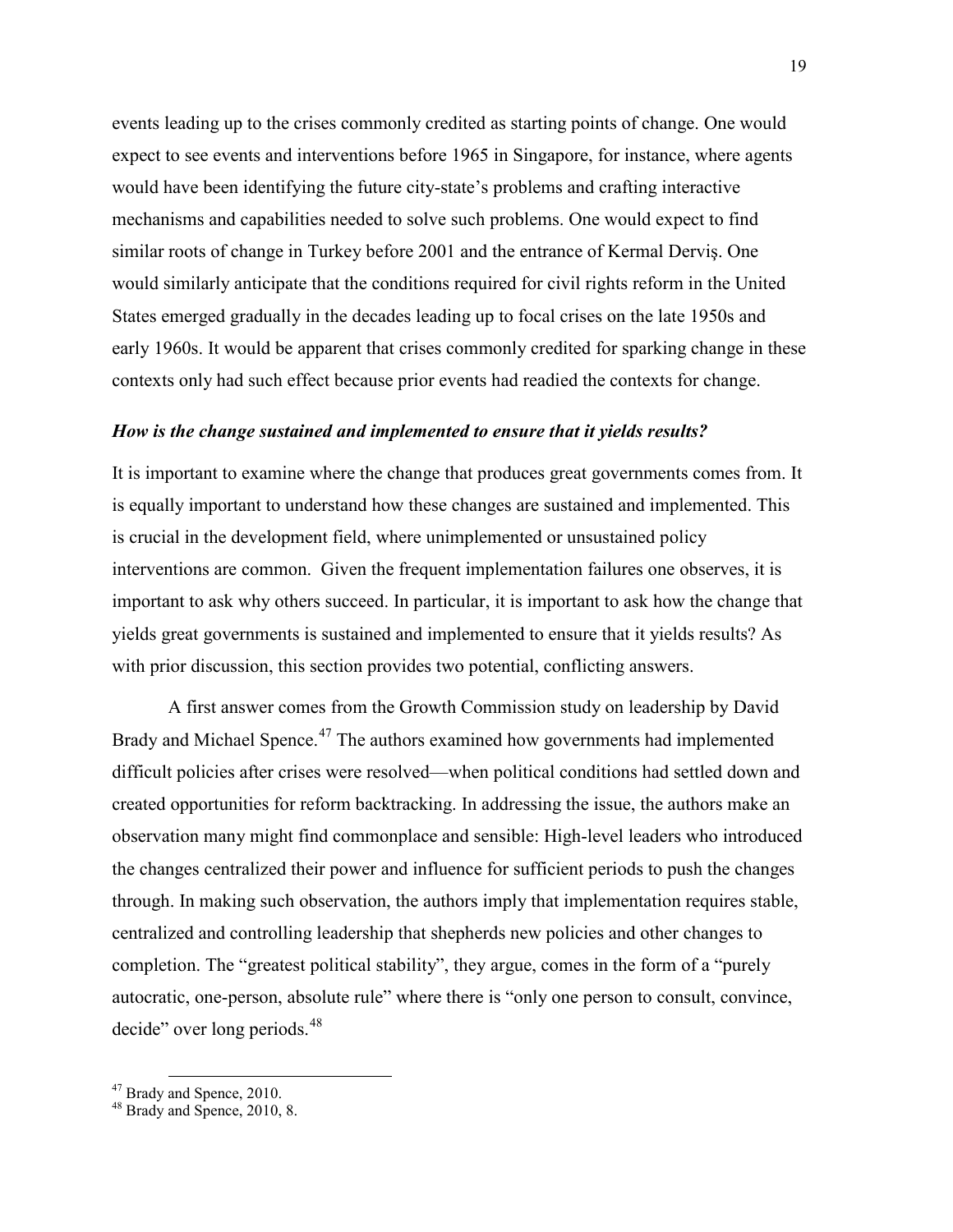Brady and Spence note that no country has such a system in reality, but point to ways in which countries attempt to mimic second best solutions that ensure consistency in leadership and provide sufficient centralization to facilitate control over implementation decisions and actions. Dimensions of this approach include ensuring consistent leadership by the same agent, bolstering the power and influence of such agent through the creation of one-party states, and re-shaping political processes to lock-in policy choices. The implicit assumption is that stable, high-level individual leaders can enjoy authority and influence over all the horizontal and vertical dimensions of social, political and organizational mechanisms involved in implementing policy—even over time. Oft-cited examples of this include Lee Kuan Yew in Singapore and Park Chung Hee in South Korea, who both held power for long periods, often by fostering the kind of second-best solutions proposed. Brady and Spence argue that these long spells of authoritarian rule provided the discipline needed to get things done. Given such argument, one would expect to find all experiences of great government resulting from extended-tenure high-level leadership—where one policy idea that emerged in crisis is pushed through a government by the authority at its head.

There are many critics of this perspective. Authors like Bill Easterly note that the experience with extended-term authoritarians is commonly not positive.<sup>[49](#page-21-0)</sup> These leaders are prone to use their power for personal gain and leave their governments dysfunctional when they die or are forced out. Complexity theorists offer an explanation for why governments might become less functional under such rule (even if leaders are not corrupt). Their argument is that overly-controlled entities become impotent in the face of complex challenges that typically face governments.<sup>[50](#page-21-1)</sup> Top down 'implementation by edict' might foster implementation and sustainability where one knows the solution to a problem and the path to execution is linear and predictable (as is the case with simple or even complicated problems). Top down rule does not work if the problems are complex, however, involving many unreliable dimensions and defying easy solutions. These kinds of problems are what great governments address effectively. They require interaction, creativity and adaptability throughout implementation, such that solutions can be found and fitted to the context.

<span id="page-21-1"></span><span id="page-21-0"></span> $^{49}$  Easterly, 2011.<br><sup>50</sup> Cilliers, 1998; Lichtenstein et al., 2006.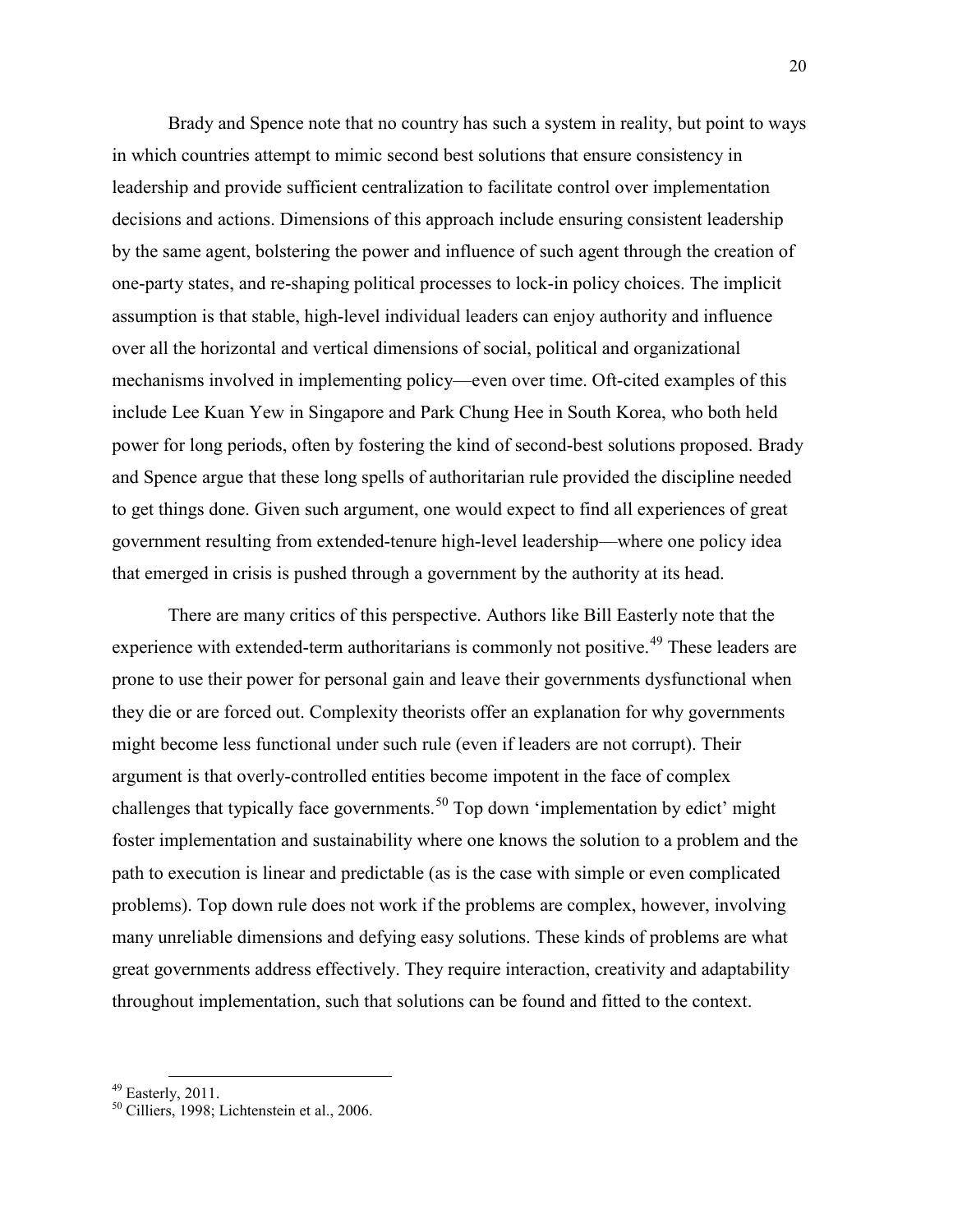Given such observation, complexity theorists would suggest that governments fully implement and sustain great achievements by fostering structured adaptation in the execution process. Reformers would set a direction in which to move but allow flexible processes to get there, engaging multiple agents in the journey, and inviting constant feedback about how the process is progressing, what is being learned, and what needs to be adjusted given the lessons. Theorists call this implementing at "the edge of chaos" which is a "constantly shifting battle zone between stagnation and anarchy"<sup>[51](#page-22-0)</sup> where organizations are simultaneously creative and adaptive but also have sufficient focus, commitment and grit to complete the task at hand (and not flitter from idea to idea). Leadership plays an important role in these situations, coaching and shaping the process and ensuring that the system does not descend into chaos or become rigidly ordered.<sup>52</sup>

One would expect these leadership solutions to involve many agents, with multiple leaders fostering implementation in countries like Singapore and South Korea. Some (like Lee Kuan Yew and Park Chung Hee) would have been providing stable authority to the overall process in these stories. These agents may be the same for long periods as they appear to have been in Singapore and South Korea. Their function is to allow and protect the process of finding and fitting the solutions that ultimately make government great, which often involves providing cover for iterative experimentation, failure and learning. Other agents would be expected to have driven experimentation, implementation and learning itself. Others would be providing frontline lessons or resources for implementation. The number and variation in this last group should grow with time, as governments scale up or expand activities to yield, sustain or diffuse great achievements. One would expect these achievements to unfold iteratively over time, as multi-agent leadership groups take shape and expand the reach of the change process. In practice, this would manifest in the emergence of dynamic processes that typify adaptive organizations. These processes would allow experimentation to find solutions, the adaptation of solutions to context, identification of new problems, and expansion of engagement.

#### **One Large Research Agenda**

<span id="page-22-0"></span><sup>&</sup>lt;sup>51</sup> Mitchell Waldrop in *Complexity* http://saass.wikia.com/wiki/Waldrop,\_M.\_Mitchell,\_Complexity\_(XXI) <sup>52</sup> Goldstein, 1994; Lichtenstein et al., 2006; Linsky and Heifetz, 2006.

<span id="page-22-1"></span>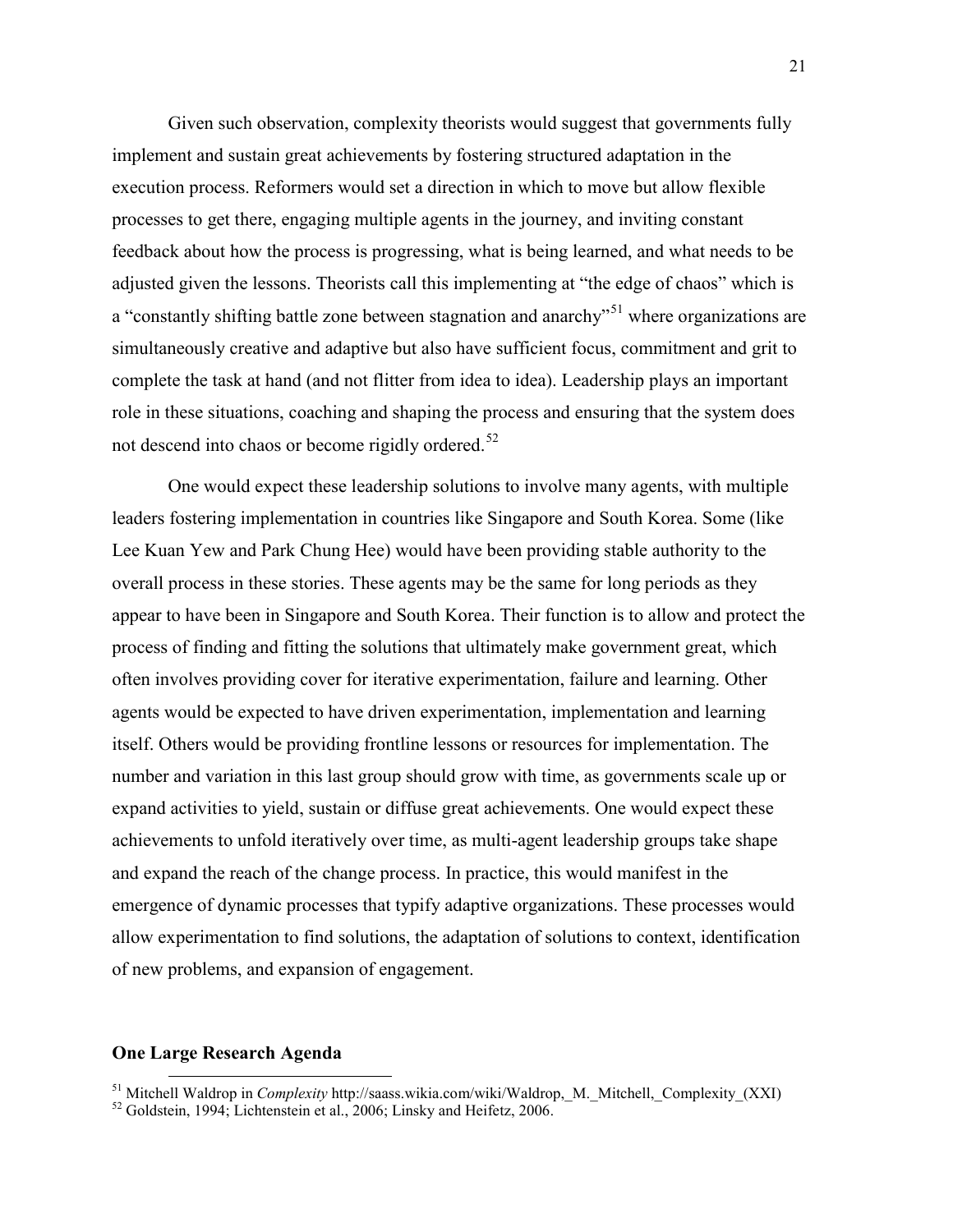The different answers offered above combine into two theories of how governments get great. The first is shown in the center column of Table 1. Called 'solution and leader driven change (sldc)', it posits that great governments emerge when the right policies are introduced in times of crisis, by top down leaders who then drive implementation. The second theory is shown to the right. Called 'problem driven iterative adaptation (pdia)', it holds that great governments emerge when agents interact in new ways—led by distributed groups—in gradual, iterative processes that yield locally determined responses to problems (that mature as more agents get engaged, adapt, diffuse and implement the changes).

| Key question                                                          | Solution and leader<br>driven change (sldc)                                                          | Problem driven iterative<br>adaptation (pida)                                                                                                           |
|-----------------------------------------------------------------------|------------------------------------------------------------------------------------------------------|---------------------------------------------------------------------------------------------------------------------------------------------------------|
| What changes help<br>governments<br>achieve greatness?                | Solutions, in the form of<br>the 'right' policies needed<br>for development                          | New interaction, around locally<br>defined problems                                                                                                     |
| Who leads these<br>interventions or<br>changes, and how?              | Influential, authorized<br>top-down leaders                                                          | Groups of distributed agents, all<br>providing specific functional<br>contributions                                                                     |
| When do the<br>interventions occur,<br>and why?                       | In times of crisis, when<br>there are more<br>opportunities for change                               | Emerge gradually, as agents<br>ready the context for change<br>(drawing focus on problems,<br>introducing alternatives,<br>building support for change) |
| How are changes<br>sustained and<br>implemented to<br>ensure results? | Influential, authorized<br>top-down leaders hold<br>power for enough time to<br>drive implementation | Groups find and fit solutions to<br>context, foster implementation<br>through diffusion and expanded<br>engagement                                      |

Table 1. Two competing explanations of how governments get great

*Source:* Adapted from Andrews (2013) and Andrews, Pritchett and Woolcock (2012)

The two theories are presented as extremes, and in highly simplified forms, as competing explanations about how governments change to achieve great things. They set up two different sets of expectations of what one might find when analyzing the achievements noted in the ten cases introduced earlier (or other examples of governments facilitating great achievements). This kind of analysis is urgently needed, especially in the development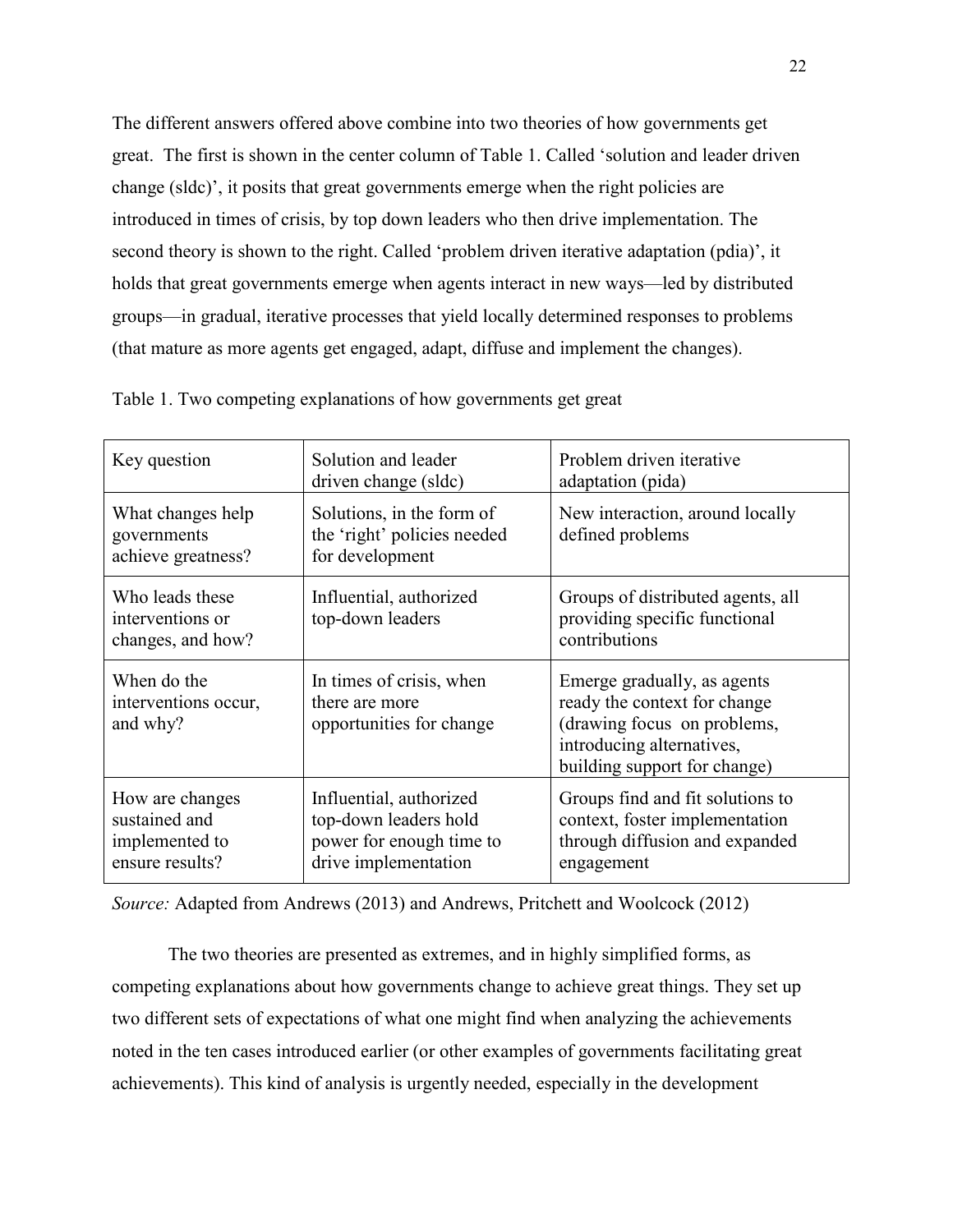domain, to establish which set of expectations is most valid; or if some parts of the different explanations are more important than others; or if different explanations have different validity when looking at different types of change. (An sldc explanation might better explain rapid growth events whilst a more messy pdia explanation might better explain social and political transformations, for instance).

Research that helps better understand which of these approaches holds most is important in theoretical and practical terms:

- It matters because one of the two explanations—sldc—is arguably dominant as an implicit theory of change in development literature; even though it has not really been tested to a meaningful degree (or against an alternative explanation). Various forms of sldc thinking is arguable reflected in prominent publications like the Spence Growth Commission reports, <sup>53</sup> and is also arguably dominant in the way most development organizations pursue their interventions (through linear projects intended to introduce 'best practice'). The influence of economists fosters a belief in 'right policies' and solutions in such organizations. The traditional bureaucratic structures of such organizations reinforce ideals of top-down leadership.
- It also matters because the two explanations inform different strategies for countries to pursue in their efforts to achieve great government; and following the incorrect one could lead to limited success. The sldc story is simple, with a specific solution introduced by a specific individual at a specific time, and then forced through the system by the individual. The pdia story is more complex, involving gradual and iterative changes in the way agents interact. These new interactions are argued to generate new ideas and interventions that grow in influence over time, fostered by an expanding set of leaders. A pdia strategy thus requires more engagement over longer periods (especially preceding crises), with more interaction than sldc, broader engagement, and a higher degree of flexibility. If the pdia explanation is

<span id="page-24-0"></span><sup>&</sup>lt;sup>53</sup> Brady and Spence, 2010.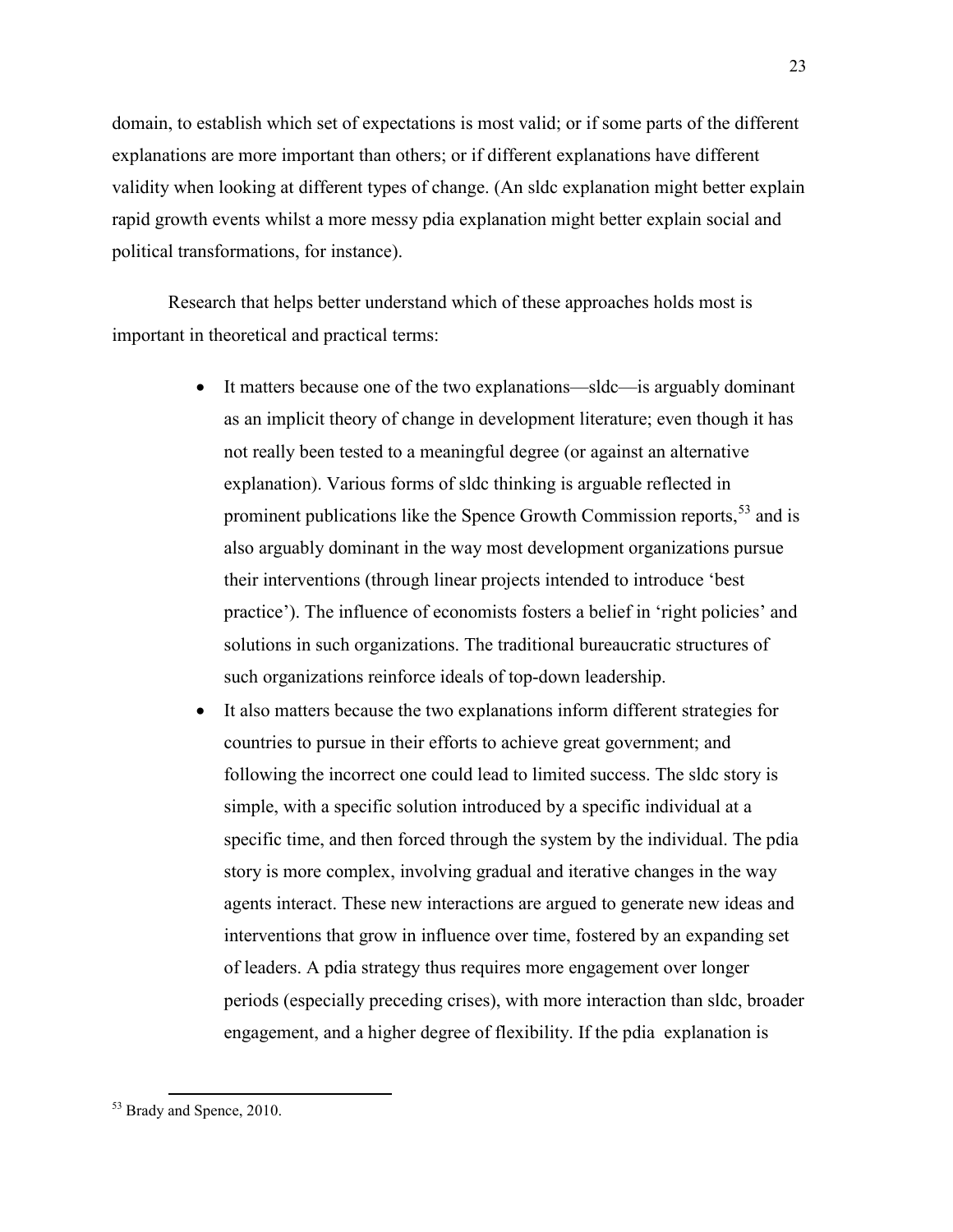valid and sldc is not, then countries pursuing sldc strategies are unlikely to experience great governments.

Doing research that tests which theory better explains the kind of change that yields great government is not easy. Typical case studies alone do not provide enough structured information to test theory.<sup>54</sup> An example is Lee Kuan Yew's autobiographical book about Singapore, *From Third World to First*. [55](#page-25-1) Although it yields detailed insights, this kind of work is about a specific set of experiences and it is hard to know what is generalize-able and how one should generalize lessons from such; let alone test theory. A response to this problem is to do large-sample quantitative analysis, testing whether one or other factor explains positive or negative performance across a range of experiences. An example of such research is a 2005 article by Benjamin Jones and Benjamin Olken, which examined whether high-profile leaders like Lee influence growth records.<sup>56</sup> Finding this to be the case, the authors conclude that leaders matter. However, the study gives none of Lee's detail about how such leaders emerge or what they do, how they come up with ideas for change, build support for change, or maintain support for change. The lesson that strong leaders matter may seem general but has limited value because of the weak detail about what they do and how they foster transformation.

What one needs is a research method that blends the benefits of detailed qualitative stories (like Lee's autobiography) with the generalize-ability of large sample analysis (like the Jones and Olken study). This paper proposes just such a method for researchers working on international development; Theory Guided Process Tracing (TGPT).<sup>57</sup> The method requires first proposing theories (like those offered here) expected to explain outcomes of interest (like the great achievements in the ten cases). One then scrutinizes the causal chain of events that generated the outcomes in each case; to test how evidence supports the proposed theories.<sup>58</sup> The intention is not to provide a full historical rendition of any experience but to examine how key causal factors interact to facilitate the outcomes of

<span id="page-25-0"></span><sup>&</sup>lt;sup>54</sup> Various cases show this limit, including Andrews and Hill (2003), Montes and Andrews (2005), Ronsholt and Andrews (2005).<br><sup>55</sup> Lee. 2000.

<span id="page-25-1"></span>

<span id="page-25-3"></span><span id="page-25-2"></span><sup>&</sup>lt;sup>56</sup> Jones and Olken, 2005.<br><sup>57</sup> Aminzade, 1993; Collier and Collier, 1991; Falleti and Lynch, 2009 ; George and McKeown, 1985: Mahoney, 2001.

<span id="page-25-4"></span><sup>&</sup>lt;sup>58</sup> Hall 2006.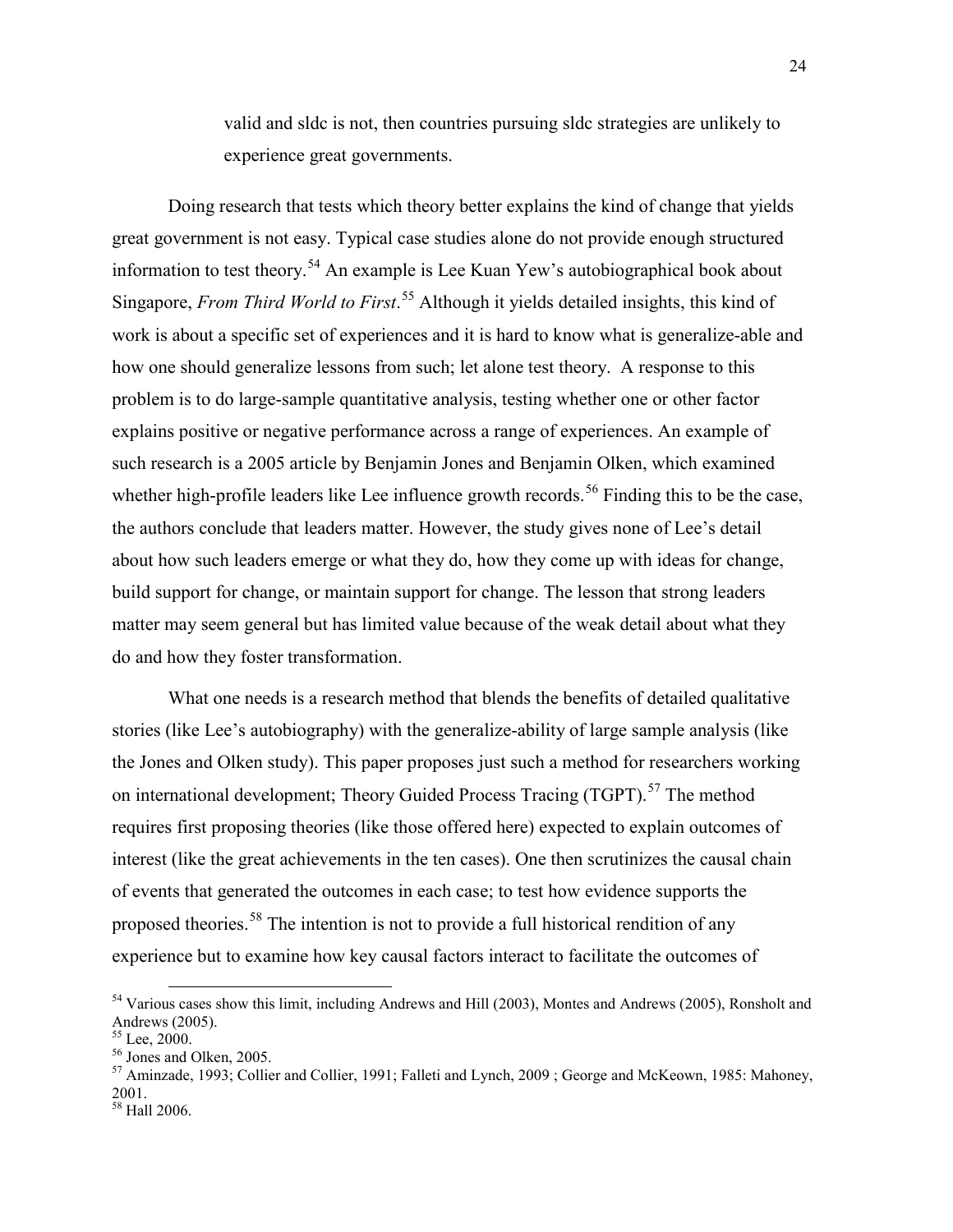interest in each story and across the stories. Research findings are strengthened by using the same approach to look at a varied sample of stories—like the ten cases introduced in this paper.[59](#page-26-0) Many would expect different explanations for the outstanding achievements in these cases. Common patterns across the cases should therefore stand out as strong evidence for any research conclusions, suggesting these as broadly relevant lessons.<sup>[60](#page-26-1)</sup>

This paper proposes using Peter Hall's approach to  $TGPT$ , <sup>[61](#page-26-2)</sup> called systematic process analysis, which actually suggests that two theories should be used for this purpose, both intended to explain how governments get to be great. Having two theories adds a robustness check to the analysis by forcing researchers to reflect on how well the details in particular stories support ideas in each theory. Hall suggests that this leads to a more nuanced view of the evidence, which is not used to simply support or negate on particular theory. Instead, the evidence is used to show how different parts of different theories might have different kinds of evidentiary support which could result in creative and insightful hybrid explanations. This approach could help inform which of the two theories—sldc or pdia—helps best in thinking about how great governments become reality. It is a disciplined and constructive approach to telling positive stories that could contribute powerfully to those currently asking about how political economy factors impact development, what a 'science of delivery' might involve, and how the many struggling governments of the world might strategize to achieve greatness in future.

#### **References**

Aminzade, R. (1993). Class Analysis, Politics, and French Labor History. In *Rethinking Labor History*, edited by L. Berlanstein. Urbana and Chicago: University of Illinois Press, 90- 113.

Andrews, M. (2003). Assessing Local Government Performance in Developing Countries. In Shah, A. (ed.) *Measuring Government Performance in the Delivery of Public Services.* Washington, D.C.: The World Bank.

<span id="page-26-0"></span><sup>&</sup>lt;sup>59</sup> This varied set of experiences approximates a randomization of factors that could potentially influence success in the change process.

<span id="page-26-1"></span> $^{60}$  Aminzade, 1993, p.108.<br> $^{61}$  Hall, 2006.

<span id="page-26-2"></span>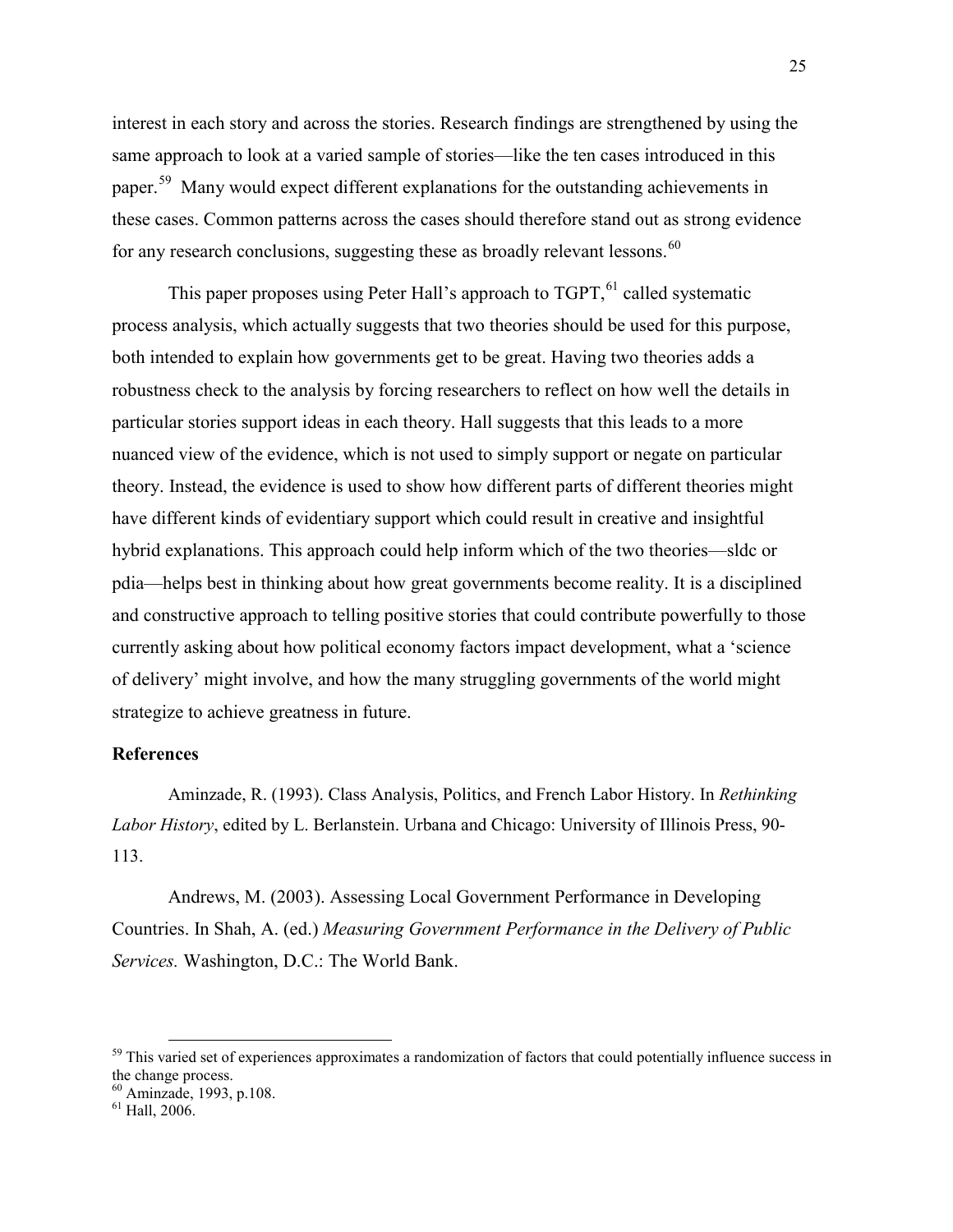Andrews, M. (2005). Performance-Based Budgeting Reform. In Shah, A. (ed.) *Fiscal Management, Public Sector Governance and Accountability Series.* Washington, D.C.: The World Bank.

Andrews, M. (2008a). Creating Space for Effective Political Engagement in Development. *Harvard Kennedy School Working Paper No. RWP08-15, 2008*.

Andrews, M. (2008b). Is Black Economic Empowerment a South African Growth Catalyst? (Or Could it Be) *Harvard Kennedy School Working Paper No. RWP08-33, 2008*.

Andrews, M. (2009). Isomorphism and the limits to African public financial management reform. *Harvard Kennedy School Working Paper.* Working Paper No. RWP09- 012.

Andrews, M. (2011). Which organizational attributes are amenable to external reform? An empirical study of African public financial management. *International Public Management Journal*, Vol 5(2), 135-154.

Andrews, M. (2013). *The Limits of Institutional Reform in Development*. New York, N.Y.: Cambridge.

Andrews, M. and Hill, H. (2003). The Impact of Traditional Budgeting Systems on the Effectiveness of Performance-Based Budgeting: A Different Viewpoint on recent Findings. *International Journal or Public Administration,* Vol.26, No.2, 135-155.

Andrews, M., McConnell, J. and Wescott, A. (2010). Development as Leadershipled Change. HKS Faculty Research Working Paper Series, RWP10-009, John F. Kennedy School of Government, Harvard University.

Andrews, M., Pritchett, L. and Woolcock, M. (2012). Escaping Capability Traps through Problem-Driven Iterative Adaptation. HKS Faculty Research Working Paper Series RWP12- 036.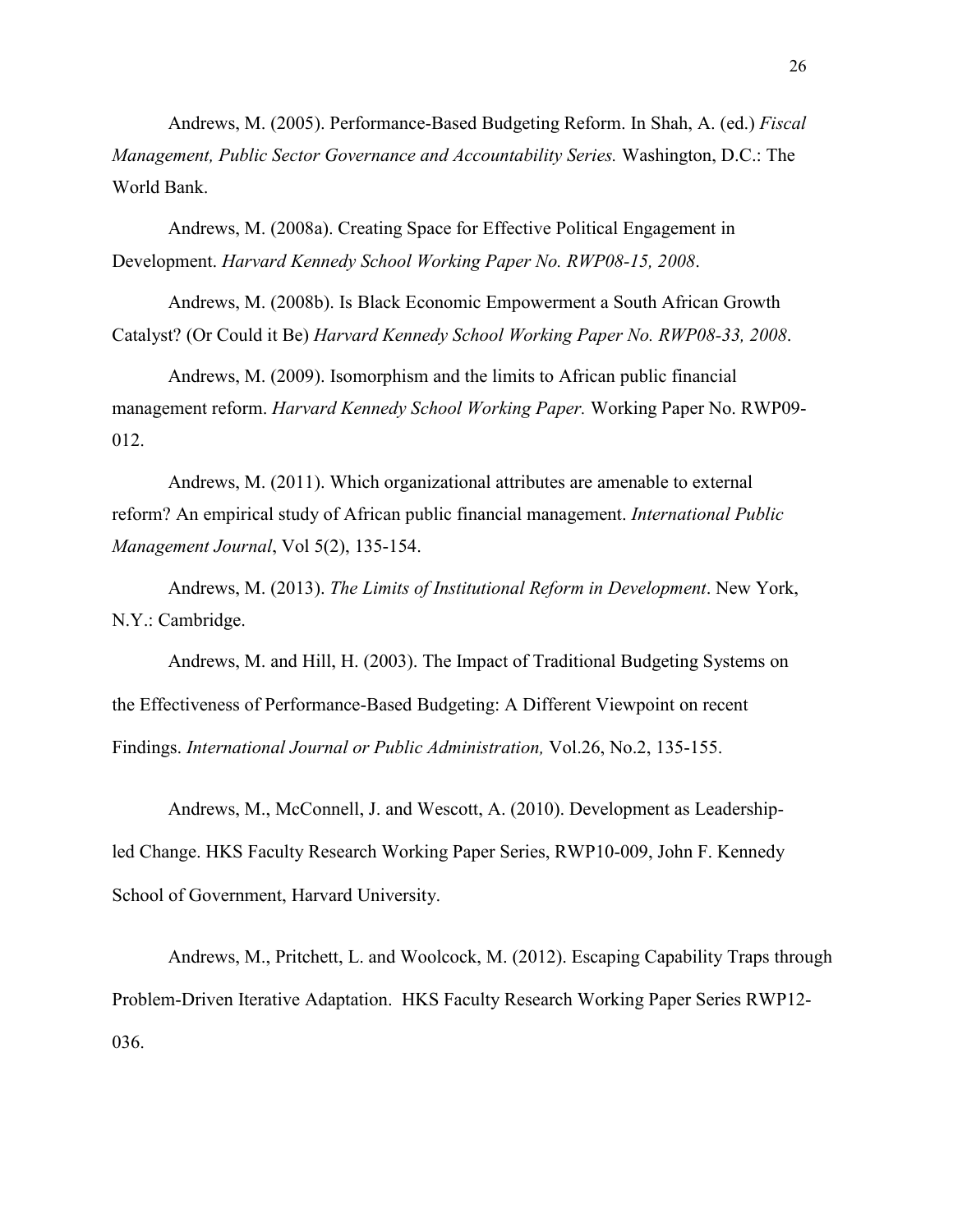Bradbury, H. and Lichtenstein, B. (2000). Relationality in organizational research: Exploring the space

between," Organization Science, 11: 551-564.

Brady, D. and M. Spence (2010) Leadership and Politics: A Perspective from the Commission on Growth and Development. In D. Brady and M.Spence (Eds.) *Leadership and Growth*. Washington, D.C.: World Bank, 1-17.

Carlyle, T. (1902). The hero as king. In J.T. Wren (Ed.), *The Leaders Companion: Insights on Leadership Through the Ages* (p. 53, 54). New York, NY: The Free Press.

[Cerdá M,](http://www.ncbi.nlm.nih.gov/pubmed?term=Cerd%C3%A1%20M%5BAuthor%5D&cauthor=true&cauthor_uid=22472117) [Morenoff, J.D.](http://www.ncbi.nlm.nih.gov/pubmed?term=Morenoff%20JD%5BAuthor%5D&cauthor=true&cauthor_uid=22472117), [Hansen B.B.](http://www.ncbi.nlm.nih.gov/pubmed?term=Hansen%20BB%5BAuthor%5D&cauthor=true&cauthor_uid=22472117), [Tessari Hicks, K.J.](http://www.ncbi.nlm.nih.gov/pubmed?term=Tessari%20Hicks%20KJ%5BAuthor%5D&cauthor=true&cauthor_uid=22472117), [Duque, L.F.](http://www.ncbi.nlm.nih.gov/pubmed?term=Duque%20LF%5BAuthor%5D&cauthor=true&cauthor_uid=22472117), [Restrepo, A.](http://www.ncbi.nlm.nih.gov/pubmed?term=Restrepo%20A%5BAuthor%5D&cauthor=true&cauthor_uid=22472117), and [Diez-Roux, A.V.](http://www.ncbi.nlm.nih.gov/pubmed?term=Diez-Roux%20AV%5BAuthor%5D&cauthor=true&cauthor_uid=22472117) (2012). Reducing violence by transforming neighborhoods: a natural experiment in Medellín, Colombia. *American Journal of Epidemiology*, 175(10), 1045-53.

 Cilliers, P. (1998). *Complexity and Postmodernism: Understanding Complex Systems*, New York, NY: Routledge.

Cinite, I., Duxbury, L.E., and Higgins, C. (2009). Measurement of Perceived Organizational Readiness for Change in the Public Sector. *British Journal of Management*  vol.20: 265-277.

Collier, R., and Collier, D. (1991). *Shaping the Political Arena. Critical Junctures, the Labor Movement, and Regime Dynamics in Latin America*. Princeton, NJ: Princeton University Press.

Easterly, W. (2011). *Benevolent Autocrats.* Preliminary version of working paper available at http://williameasterly.files.wordpress.com/2011/09/benevolent-autocrats-easterlydraft.pdf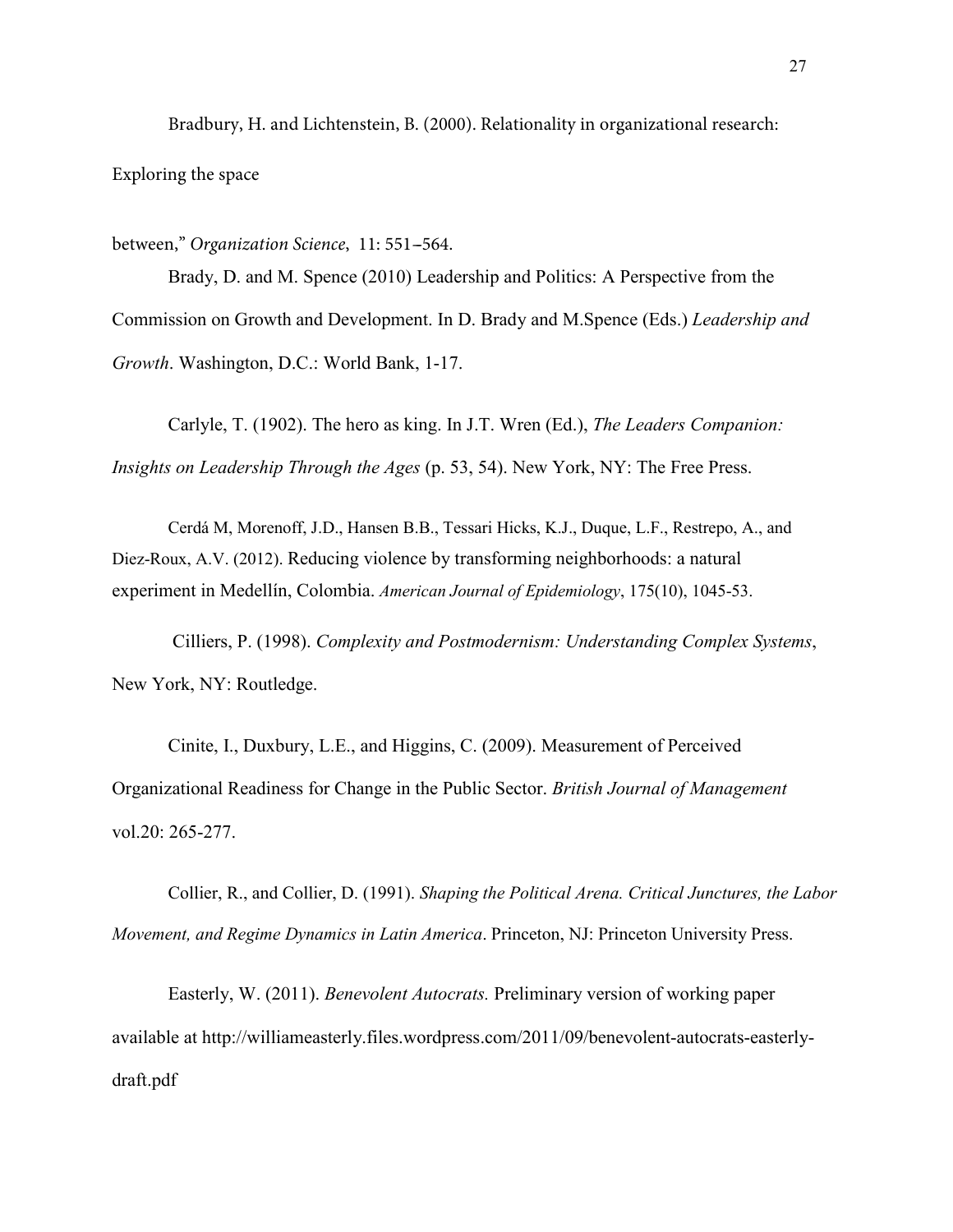Falleti, T., & Lynch, J. (2009). Context and Causal Mechanisms in Political Analysis. *Comparative Political Studies*, 42 (9), 1143-1166.

George, A.L. and McKeown, T.J. (1985). Case Studies and Theories of Organizational Decision Making. *Advances in Information Processing in Organizations* 2: 21-58.

Goldstein, J. (1994). *The Unshackled Organization*, Portland, OR: Productivity Press,

Greenwood, R., & Suddaby, R. (2006). Institutional entrepreneurship in mature fields: The Big Five accounting firms. *Academy of Management Journal,* 49, 27–48.

Hall, P. (2006). Systematic Process Analysis: When and How to Use it. *European Management Review*, 3, 1, 24-31.

Heckscher, C. (1994). "Defining the post-bureaucratic type," in A. Donnellon and C. Heckscher (eds) *The Post-Bureaucratic Organization: New Perspectives on Organizational Change*, Newbury Park, CA: Sage, 14–63.

Jones, B., and B. Olken. (2005) Do Leaders Matter? National Leadership and Growth Since World War II. *The Quarterly Journal of Economics*, 120(3), 835-864.

Kotter, J.P. (1995). Leading Change: Why Transformation Efforts Fail. *Harvard Business Review* vol.73: 59-67.

Lamb, R.D. (2010). *Microdynamics of Illegitimacy and Complex Urban Violence in Medellin, Colombia*. PhD Dissertation, School of Public Policy, University of Maryland. Lee**,** K. Y. (2000). *From Third World to First: The Singapore Story.* New York: Harper.